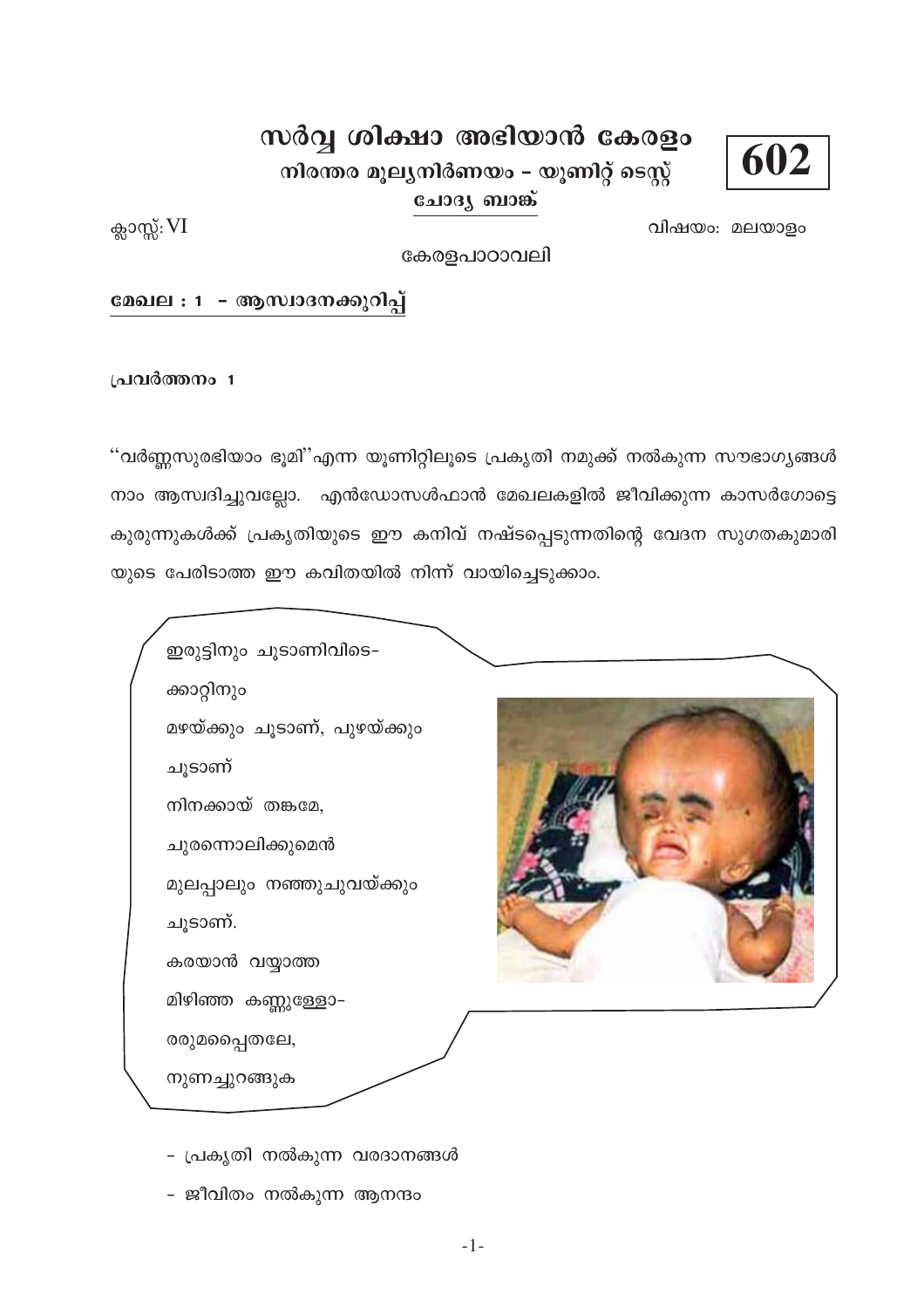അനുഭവിക്കാൻ കഴിയാത്ത ഈ കുഞ്ഞ് നമ്മൾക്കാരാണ്? കവിതയ്ക്ക് ആസ്ഥദനക്കുറിപ്പ് തയ്യാറാക്കുക.

## പ്രവർത്തനം 2

''നന്മയുടെ പൂമരങ്ങൾ'' എന്ന യൂണിറ്റിലൂടെ കുടുംബത്തിലെയും വിദ്യാലയത്തിലെയും, സമൂഹത്തിലെയും നന്മയുടെ പലഭാവങ്ങൾ നമ്മൾ കണ്ടു. പലപ്പോഴും ഇത്തരം നന്മ കൾ വിശ്വസിക്കാൻ പ്രയാസമുള്ള അനുഭവങ്ങളായി നമുക്ക് മുന്നിൽ പ്രത്യക്ഷപ്പെടും.

താഴെകൊടുത്തിരിക്കുന്ന കവിത വായിച്ച് ആസ്ഥദനക്കുറിപ്പ് തയ്യാറാക്കുക.

അച്ഛന്റെ മൗഢ്യം വിളറിത്തുറിച്ചിത്തിൾ-പോലുള്ള മിഴികളും വിറയ്ക്കും വെള്ളിക്കമ്പി-ത്താടി മീശതൻ കെട്ടും കീറിയ വസ്ത്രങ്ങളു– മായൊരു വിദ്വാൻ വന്നു-കേറിയെൻ വീട്ടിൽ, പ്രാത-സ്സൂര്യ രശ്മിതൻ പിമ്പേ, അല്പശങ്കമാംമന്ദ-ഹാസവുമവന്നേകീ അക്ഷരം പിരിയാത്ത കൊഞ്ചലും മമ പുത്രൻ ഉണ്ണിക്കൈത്തലത്തിലെ ത്തോല്പന്തിൽ തുളവീണി-ട്ടുള്ളതു കണ്ടെത്തിപ്പോ-യാഗതനപ്പോഴേയ്ക്കും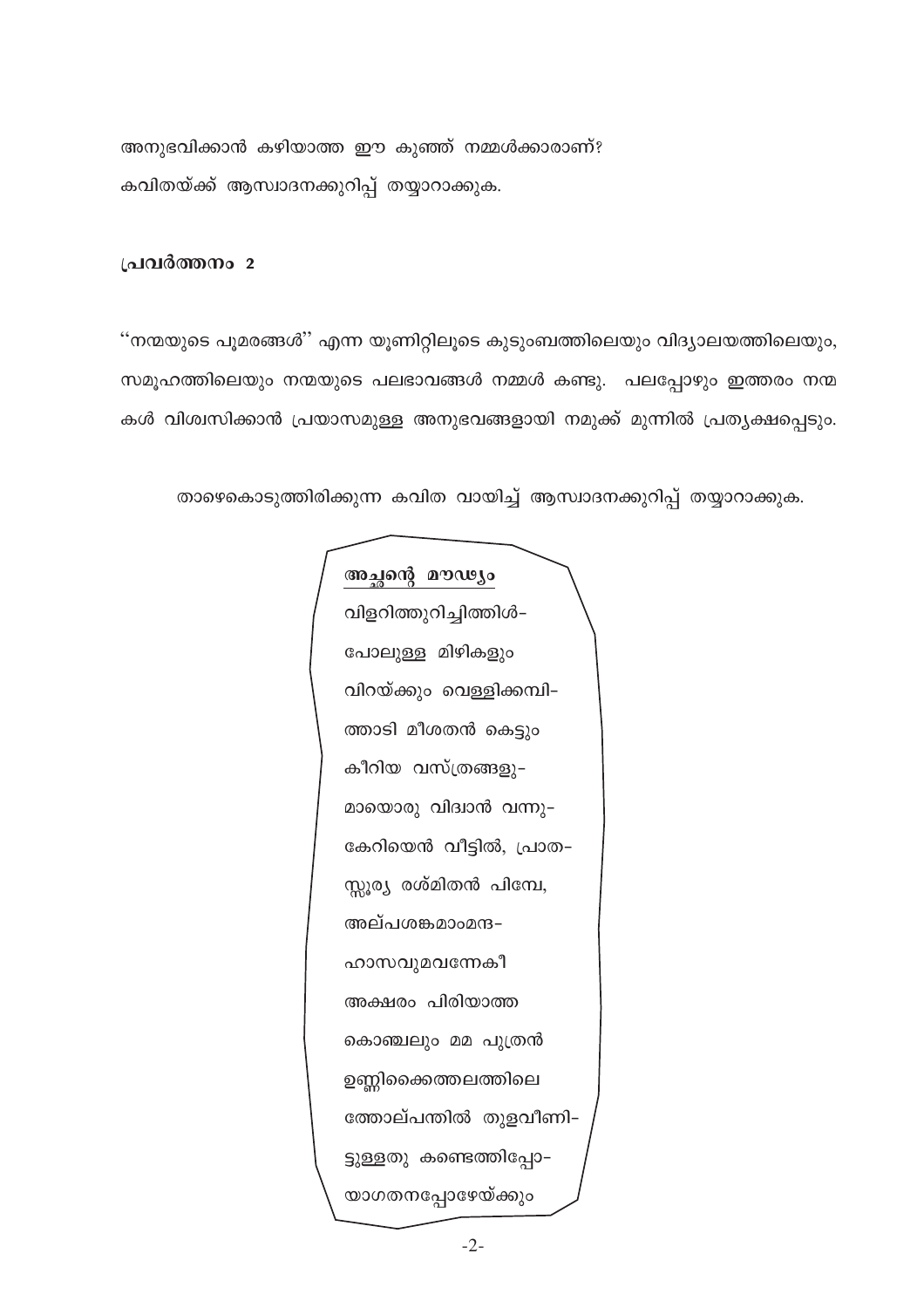```
തന്റെ കീശയിലാകെ–
യുള്ളൊരു വെള്ളിത്തുട്ടാ-
ത്തങ്ക വർണ്ണമാം കുഞ്ഞി-
ക്കൈയിൽ വെച്ചവൻ ചൊല്ലി,
'കിട്ടുമ്പോൾ പുതിയൊരു
പന്തു മേടിക്കാനായി-
പ്പെട്ടിയിൽ സ്സൂക്ഷിക്ക നീ'
ഇറങ്ങീമുറ്റതതവൻ
'തിരികേ കൊടുക്കെ'ന്നു
കല്പിച്ചിലിരുവരും
കരയും : കുഞ്ഞിൻപിന്നിൽ
നില്പൂ ഞാൻ മൗഢ്യത്തോടെ
 (കരതലാമലകം)
                  (അക്കിത്തം)
```
## പ്രവർത്തനം 3

ആരോടും പരിഭവമില്ലാതെ, പ്രതിഫലവും ആഗ്രഹിക്കാതെ എന്തെല്ലാം ജോലിക ളാണ് ദിവസേന അമ്മ ചെയ്തുകൊണ്ടിരിക്കുന്നത്. താഴെ കൊടുത്തിരിക്കുന്ന കവിത ശ്രദ്ധിച്ചു വായിക്കൂ.

## അമ്മ പാത്രം കഴുകുമ്പോൾ

അമ്മ പാത്രം കഴുകുമ്പോൾ എച്ചിൽ പാത്രത്തിലവശേഷിച്ചവയ്ക്ക് ജീവൻ വയ്ക്കുന്നു. മുള്ളുകൾ മാത്രമായിരുന്നവ മീനുകളായി അടുത്ത പുഴയിലേയ്ക്കു പോകുന്നു. വേപ്പിലകൾ മുറ്റത്തെ  $-3-$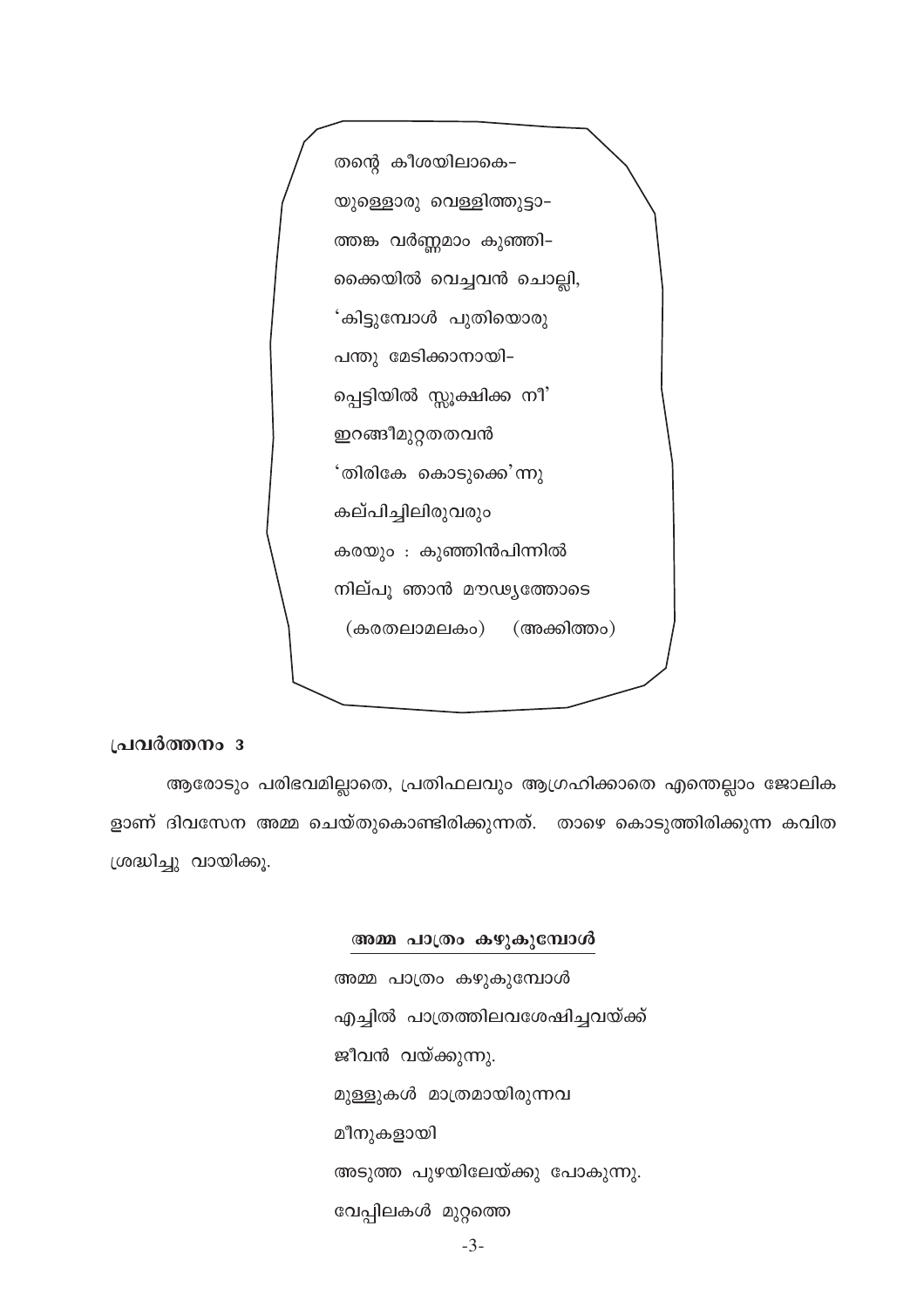വേപ്പുമരത്തിലെത്തി നേരിയ കാറ്റിലാടുന്നു മുളകുകൾ അടുക്കളത്തോട്ടത്തിലെത്തി കുശലം പറയുന്നു ചോറ് നെൽവയലിലെത്തി തരിക്കതിരിനെ തഴുകുന്നു നടുകുത്തിയിരുന്നു പാത്രം കഴുകുമ്പോൾ അമ്മ മാത്രം

ആർക്കും വേണ്ടാത്ത ഒരു വസ്തുവാകുന്നു

(പുതുകവിതകൾ)

 $($ വി.ആർ. സന്തോഷ് $)$ 

#### പ്രവർത്തനം 4

'നന്മയുടെ പുമരങ്ങളെ' പാഠഭാഗങ്ങളിലൂടെ നാം പരിചയപ്പെട്ടു. നമ്മുടെ ചുറ്റും എത്ര യെത്ര സംഭവങ്ങൾ ഇങ്ങനെ നടക്കുന്നുണ്ട്. നാം അത് ശ്രദ്ധിക്കാറുണ്ടോ? അത്തര മൊരു സംഭവമാണ് താഴെക്കൊടുത്തിരിക്കുന്ന കൊച്ചുകഥയുടെ വിഷയം.

#### നനഞ്ഞ പെൺകുട്ടി

പെയ്തൊഴിയാത്ത മഴ. അദ്ധ്യാപക പരിശീലന കേന്ദ്രത്തിലേക്കുള്ള യാത്രയിൽ ഇടയ്ക്ക് മഴ ശമിക്കാൻ കയറി നിന്ന വെയിറ്റിംഗ് ഷെഡ്ഡിൽ തിരക്കു കൂടുതലായിരുന്നു. ഞാൻ അല്പം ദൂരെ മാറി ഇത്തിരി തിരക്കു കുറഞ്ഞ സ്ഥലത്തു ഒതുങ്ങി നിന്നു.

പെട്ടെന്നെന്റെ മുൻപിലൊരു നനഞ്ഞ പെൺകുട്ടി.

അവളുടെ കയ്യിൽ കാപ്പുപോലെയുള്ള നിരവധി വളകളും മാലകളും.

"അമ്മാ ഒന്നു വാങ്ങമ്മാ"

"പശിയ്ക്കണമ്മാ, അപ്പായ്ക്കു രാവിലെയും ഒന്നും കൊടുത്തില്ലമ്മാ. എന്റെ അപ്പായ്ക്കു സുഖമില്ലമ്മാ''

 $-4-$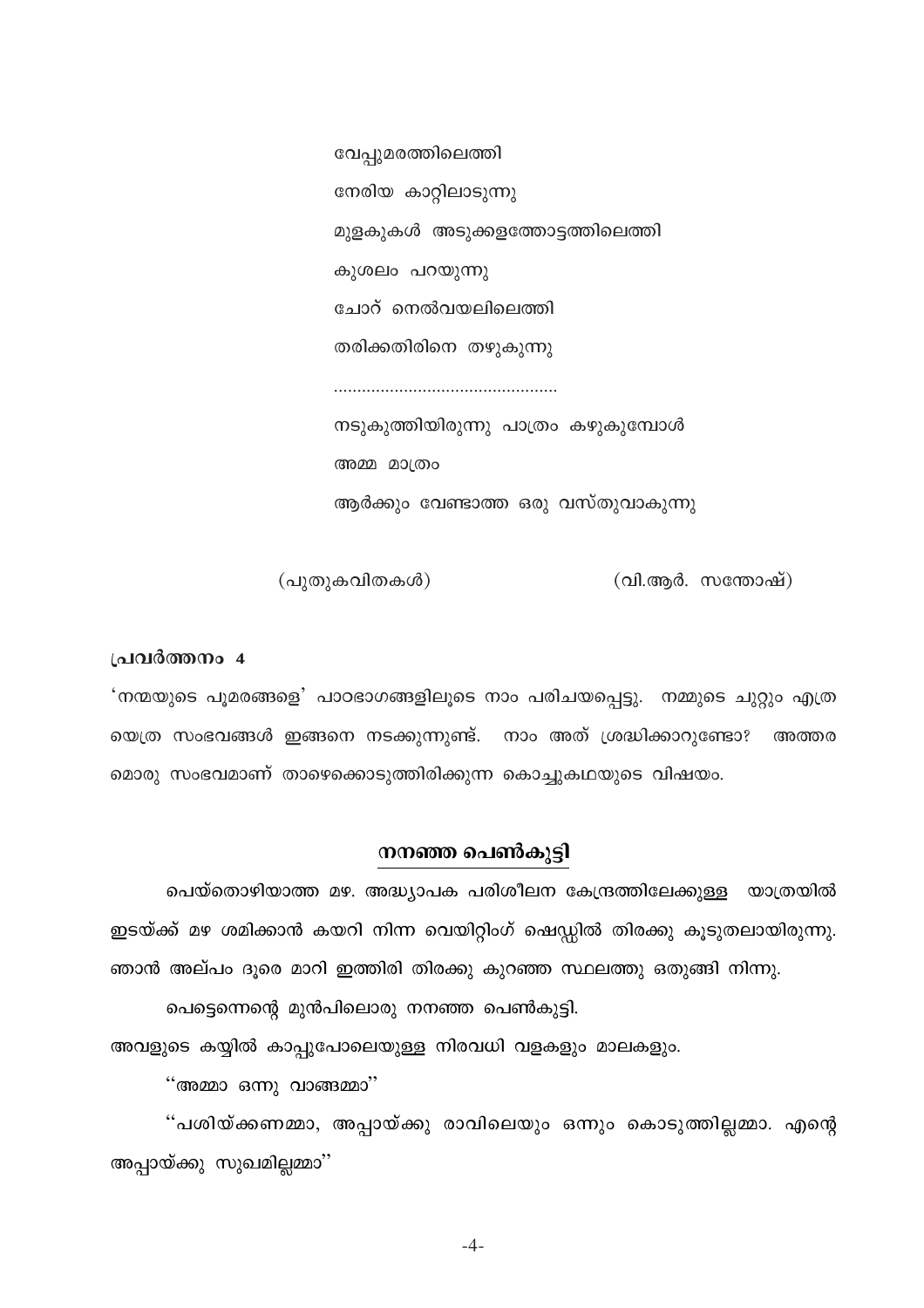വാക്കുകളും രൂപവും മനസ്സിലെവിടെയോ ഉടക്കി. ബാഗിൽ നിന്ന് ഇരുപതു രൂപ കൊടുത്ത് വളവാങ്ങി ബാഗിലിടുമ്പോൾ, നനഞ്ഞ പെൺകുട്ടിയെ ഒന്നുകൂടി തിരിഞ്ഞു നോക്കി. അവൾ ഒറ്റ ഓട്ടത്തിന് സുഖമില്ലാത്ത അച്ഛൻ പുതച്ചുമൂടിയിരിക്കുന്ന കടത്തിണ്ണ യിലെത്തി. അപ്പോഴേയ്ക്കും മഴയ്ക്കുശക്തികൂടി. തുള്ളികൾക്കിടയിലൂടെ ആ രണ്ടു രൂപവും മറഞ്ഞ് അവൃക്തമായി.

- പി.കെ.വിജയമ്മ --സപര്യ-ഈ കഥയ്ക്ക് ആസ്വാദനക്കിറിപ്പ് തയ്യാറാക്കുക

#### പ്രവർത്തനം 5

''വർണ്ണസുരഭിയാം ഭൂമി''യുടെ വിവിധ ഭാവങ്ങളിലൂടെ നാം കടന്നുപോയി. ആ ഭാവ പ്രകൃതിയിൽ മനുഷ്യനും ലയിക്കുമ്പോഴാണ് സൗന്ദര്യത്തിന് പൂർണ്ണത കൈവരുന്നത്. ആ ഭംഗിയിലേക്ക് ഒന്നു കൺതുറന്നാലോ.

#### നമുക്കെന്തു ഭംഗി

നിർമ്മല സ്നേഹ വാക്കുകളായി– നിൽക്കെ നോക്കൂ; നമുക്കെന്തു ഭംഗി ! ഒന്നു ചേർന്നീ ഹരിത തടത്തിൽ – നിന്നു പാടും നമുക്കെന്തു ഭംഗി ! നൃത്ത വാദ്യ സംഗീതസദസ്സിൽ– വൃത്തമാകും നമുക്കെന്തു ഭംഗി ! മണ്ണിൽ വേർപ്പായ് പൊടിച്ചിറങ്ങുമ്പോൾ നമ്മിൽ പൂക്കുന്നതൊക്കെയും ഭംഗി! നമ്മിലേക്കുർന്നിറങ്ങി നിറയും വിണ്ണിനും നോ, ക്കിതെന്തൊരു ഭംഗി ! നമ്മെ പുൽകിത്തഴുകുന്ന കാറ്റിൻ– മർമരത്തിനുമെന്തൊരു ഭംഗി! നമ്മെ നോക്കി തളിർത്തുലയുന്ന

 $-5-$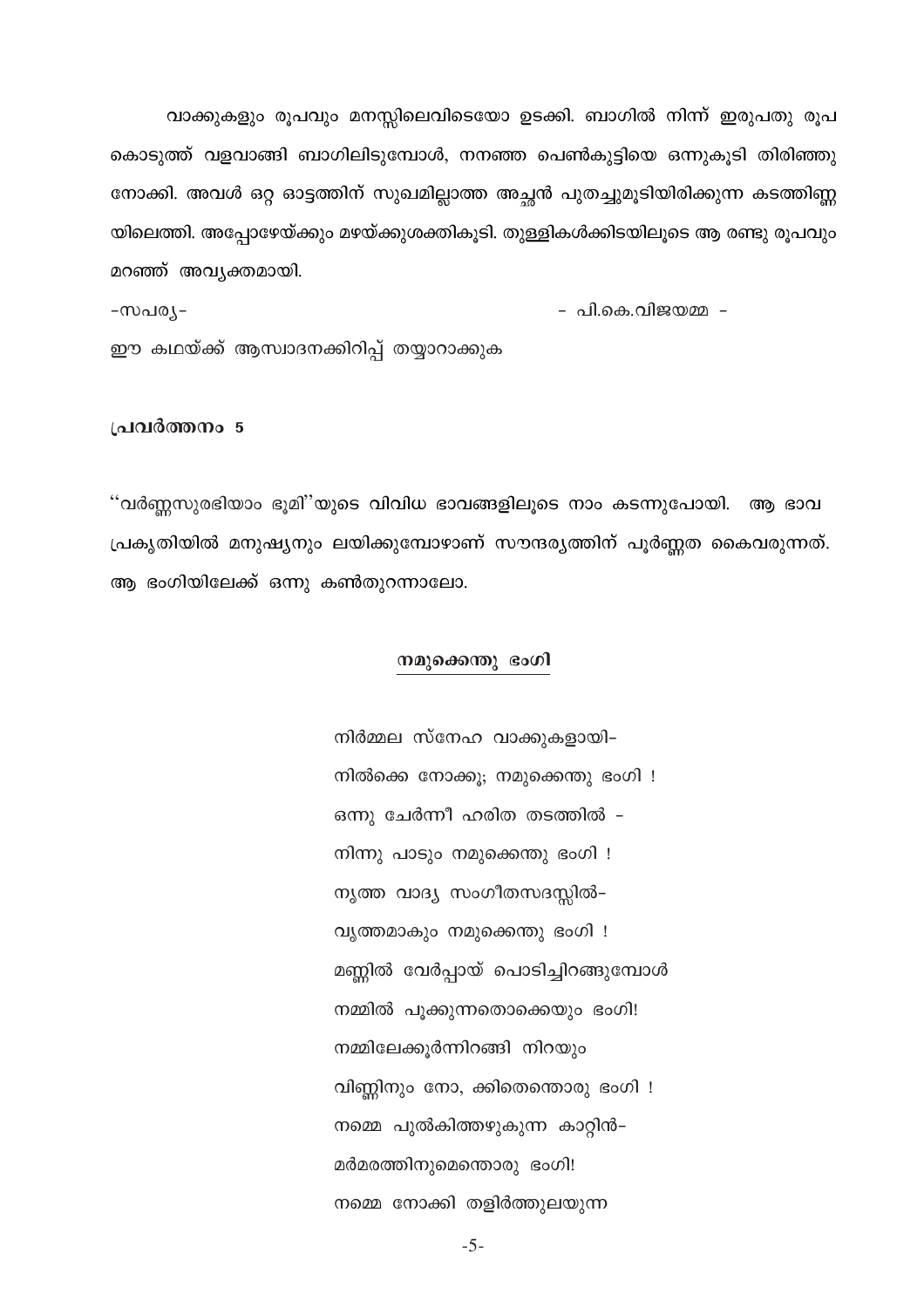കണ്ണുകൾക്കുമിന്നെന്തൊരു ഭംഗി! നമ്മെ വാഴ്ത്തും പ്രപഞ്ചനാദത്തിൽ തുള്ളിത്തൂവുന്ന തക്ഷരഭംഗി ! ഒത്തു നിന്നീ പുലർച്ചയെ നോക്കി ശബ്ദശുദ്ധിയായിങ്ങനെ മാറാം ! -**'മർത്ത്യനെന്തൊരു** സുന്ദരനെന്ന -സത്യം, നമ്മിലെ ഭംഗിയാവട്ടെ !'

(നീലംപേരുർ മധുസൂദനൻ നായർ)

ഈ കവിതയിൽ നിങ്ങളെ ആകർഷിച്ച ഘടകങ്ങൾ എന്തൊക്കെയാണ്? ആസ്വാദനക്കു റിപ്പ് തയ്യാറാക്കുക.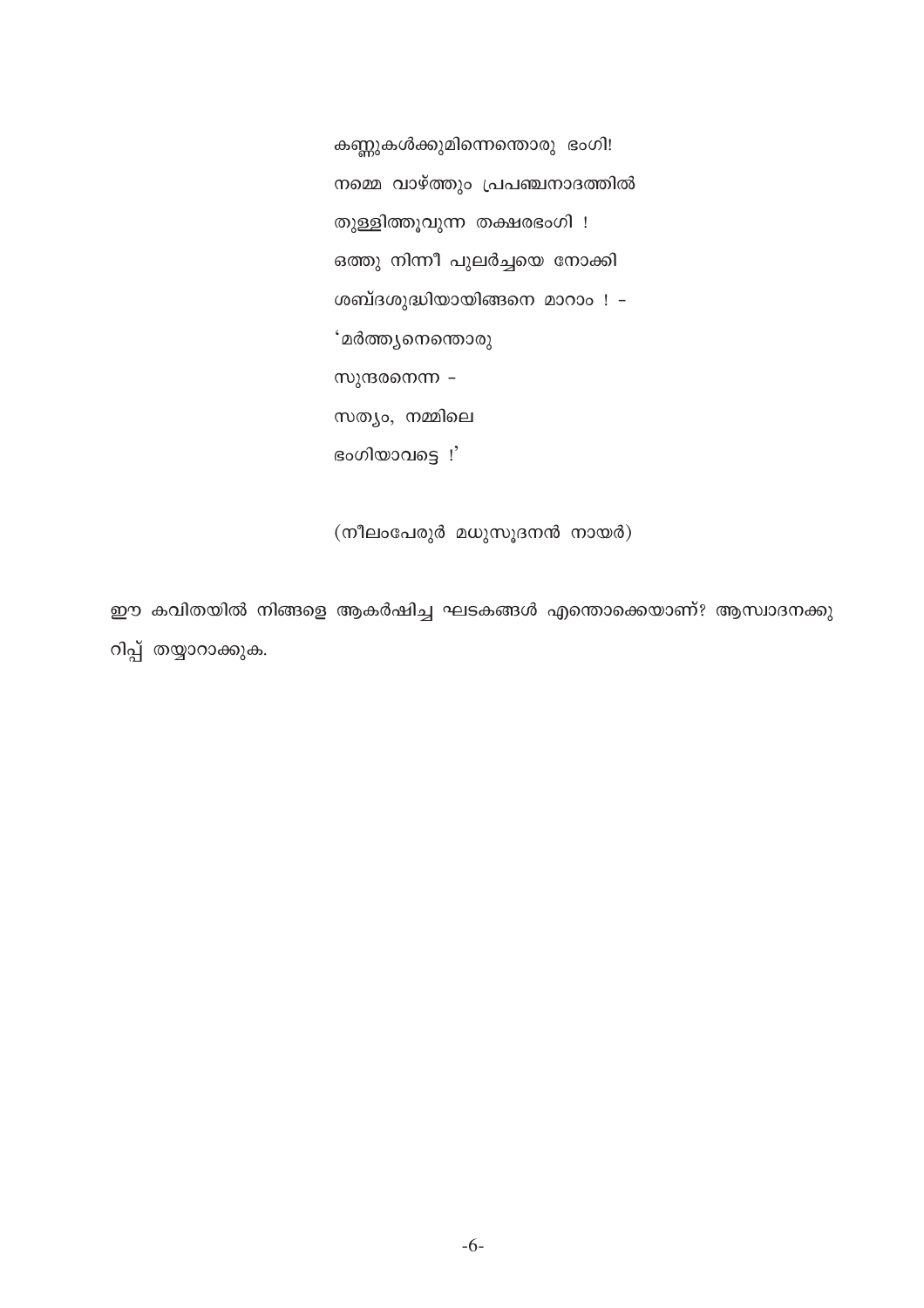## മേഖല: 2 - കഥാപാത്രനിരുപണം

## പ്രവർത്തനം 1

ജീവിതത്തിൽ പലതരത്തിലുള്ള മനുഷ്യരെ നമ്മൾ കണ്ടുമുട്ടുന്നു. ചിലർ സ്വന്തം കാര്യവും, കുടുംബകാര്യവും മാത്രം നോക്കി ജീവിക്കുന്നവരാണ്. മറ്റു ചിലരാകട്ടെ സമൂഹത്തിന്റെ പ്രശ്നങ്ങളിലും സജീവമായി ഇടപെടുന്നു. ഇനിയും ചിലർ മനുഷ്യരെ മാത്രമല്ല പ്രകൃതിയെയും, അതിലെ ജീവജാലങ്ങളെയും സ്നേഹിക്കുകയും പരിപാലി ക്കുകയും ചെയ്യുന്നു. അവരുടെ പ്രവൃത്തികൾ ചിലപ്പോൾ നമുക്ക് മനസ്സിലായില്ലെന്ന് വരാം. കോപ്പനാശാരിയെ പരിചയപ്പെട്ടപ്പോൾ നിങ്ങൾക്ക് എന്താണ് തോന്നിയത്? അദ്ദേ ഹത്തിന്റെ സ്വഭാവവും പ്രവൃത്തികളും വിലയിരുത്തിക്കൊണ്ട് ഒരു നിരൂപണക്കുറിപ്പ് തയ്യാ റാക്കുക.

## പ്രവർത്തനം 2

''സ്കൂൾവിട്ട് വീട്ടിലെത്തിയ അപ്പു ഷൂ ഊരിയെറിഞ്ഞ്, ടൈ പോലുമഴിക്കാതെ കട്ടിലിൽ കയറി കമഴ്ന്നുകിടന്നു. അമ്മയ്ക്ക് അത് കണ്ടിട്ട് അത്ഭുതമായി. ഇവനിതെന്തുപറ്റി. എന്നും സ്കൂൾ വിട്ടുവന്നാൽ നൂറായിരം വിശേഷങ്ങൾ പറയാറുള്ളതണല്ലോ? അമ്മയവനെ ബല മായി തിരിച്ചു കിടത്തി മുഖത്ത് തലോടി. അമ്മ ഞെട്ടിപ്പോയി അവന്റെ മുഖത്ത് കൈവി രലുകളുടെ തിണർത്ത പാടുകൾ! അടിച്ചതാണത്രേ......... ടീച്ചർ!"

നന്മയുടെ കടലാസിലെ നന്ദിനി ടീച്ചറെ നിങ്ങൾ ഓർക്കുന്നില്ലേ. ടീച്ചറിന്റെ സ്നേഹ പൂർണ്ണമായ ഇടപെടലുകളിലൂടെ എന്തെല്ലാം മാറ്റങ്ങളാണ് കുട്ടികളിൽ ഉണ്ടായത്. നന്ദിനി ടീച്ചറിന്റെ സ്വഭാവസവിശേഷതകൾ ഉൾപ്പെടുത്തി കഥാപാത്രനിരൂപണക്കുറിപ്പ് തയ്യാറാ ക്കുക.

 $-7-$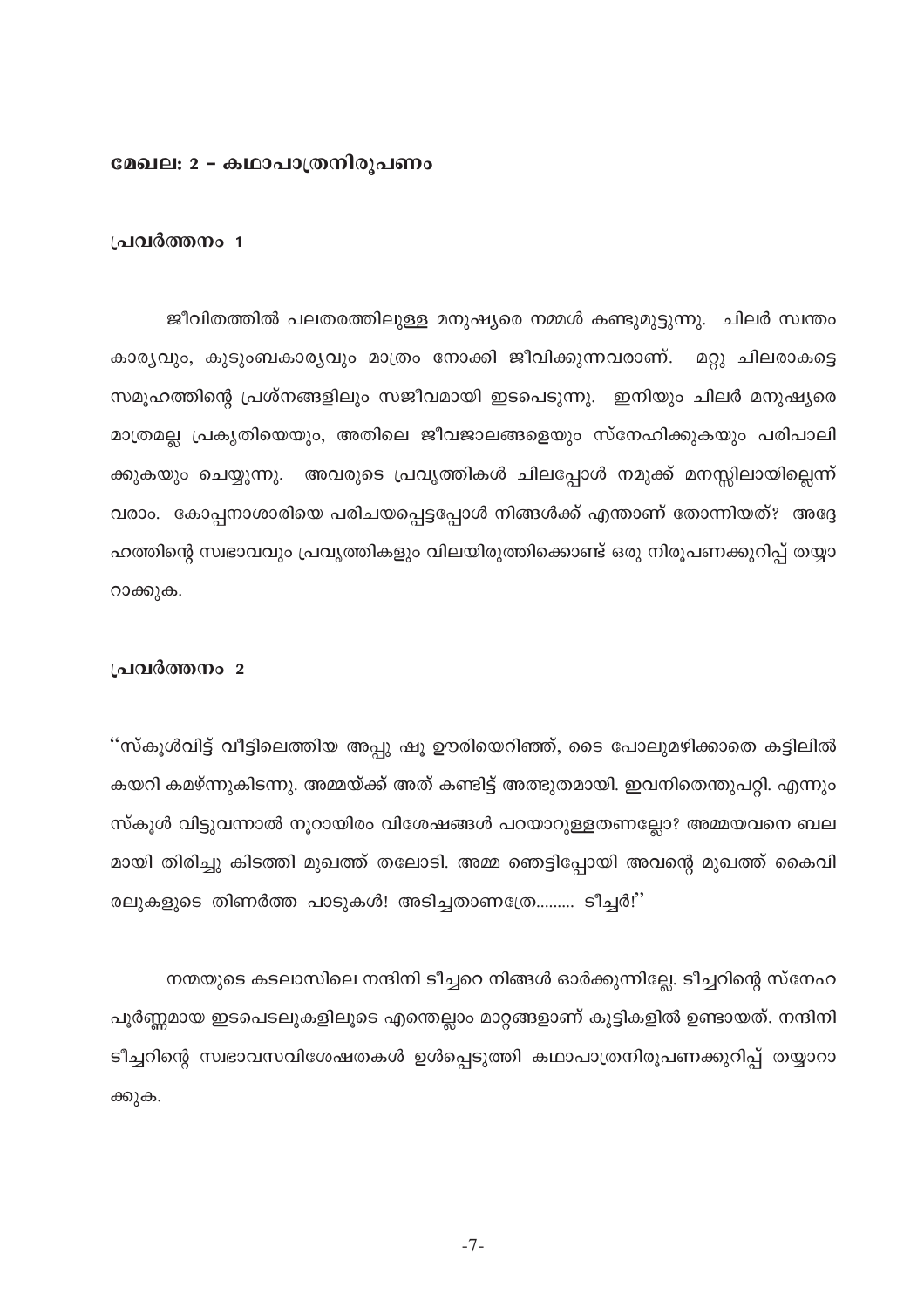എല്ലാ അമ്മമാർക്കും മക്കളാണ് എറ്റവും വിലപ്പെട്ട നിധി. മാതൃസ്നേഹം അള ക്കാൻ കഴിയുന്ന ഒന്നല്ല. തങ്ങളുടെ കുട്ടി ലോകത്തിലെ ഏറ്റവും വലിയവനാകണമെന്ന് എല്ലാ അമ്മമാരും ആഗ്രഹിക്കുന്നു. 'തൊപ്പിതുന്നുന്നവർ' എന്ന കഥയിലെ അമ്മയെ നിങ്ങൾ പരിചയപ്പെട്ടല്ലോ. ഈ അമ്മയിൽ നിങ്ങൾ കാണുന്ന സവിശേഷതകൾ എന്തൊ ക്കെയാണ്? ഈ കഥയിൽ അമ്മയ്ക്കുള്ള പ്രാധാന്യം എന്താണ് ? നിങ്ങളുടെ വീക്ഷണ ങ്ങൾകൂടി ഉൾപ്പെടുത്തി കഥാപാത്രനിരൂപണം തയ്യാറാക്കാമോ ?

#### പ്രവർത്തനം 4

"എന്റെ തെറ്റുകൾ ചൂണ്ടി കാട്ടിയതിന് നന്ദിയുണ്ട് ടീച്ചർ.'' യൂജിൻ ടീച്ചറോട് പറഞ്ഞ ഈ വാക്കുകൾ നിങ്ങൾ ശ്രദ്ധിച്ചുവല്ലോ. സ്നേഹത്തോടുകൂടി നമ്മളിലെ തെറ്റു കൾ മനസ്സിലാക്കി തന്നാൽ അത് അംഗീകരിക്കുവാൻ എല്ലാവരും തയ്യാറാകും. യൂജിന്റെ പിൽക്കാല ജീവിതത്തിൽ ഈ സംഭവം വരുത്തിയ മാറ്റങ്ങൾ എന്തൊക്കെയാണ് ? യുജിൻ എന്ന കഥാപാത്രത്തിന്റെ വളർച്ച, കഥയിലെ സ്ഥാനം, സ്വഭാവ സവിശേഷതകൾ, മറ്റു കഥാപാത്രങ്ങളുമായുള്ള ബന്ധം എന്നിവ ഉൾപ്പെടുത്തി ഒരു നിരൂപണക്കുറിപ്പ് തയ്യാറാ ക്കുക.

#### പ്രവർത്തനം 5

നന്മയുടെ പുമരങ്ങളായി തണലേകി നിൽക്കുന്നവരെ ലോകത്തിൽ നാം കാണുന്നു.

"ഒരു കണ്ണീർക്കണം മറ്റു ള്ളവർക്കായി ഞാൻ പൊഴിക്കവേ ഉദിക്കയാണെന്നാത്മാവി– ലായിരം സൗരമണ്ഡലം'' (അക്കിത്തം) എന്ന് കവി പാടുന്നു.

 $-8-$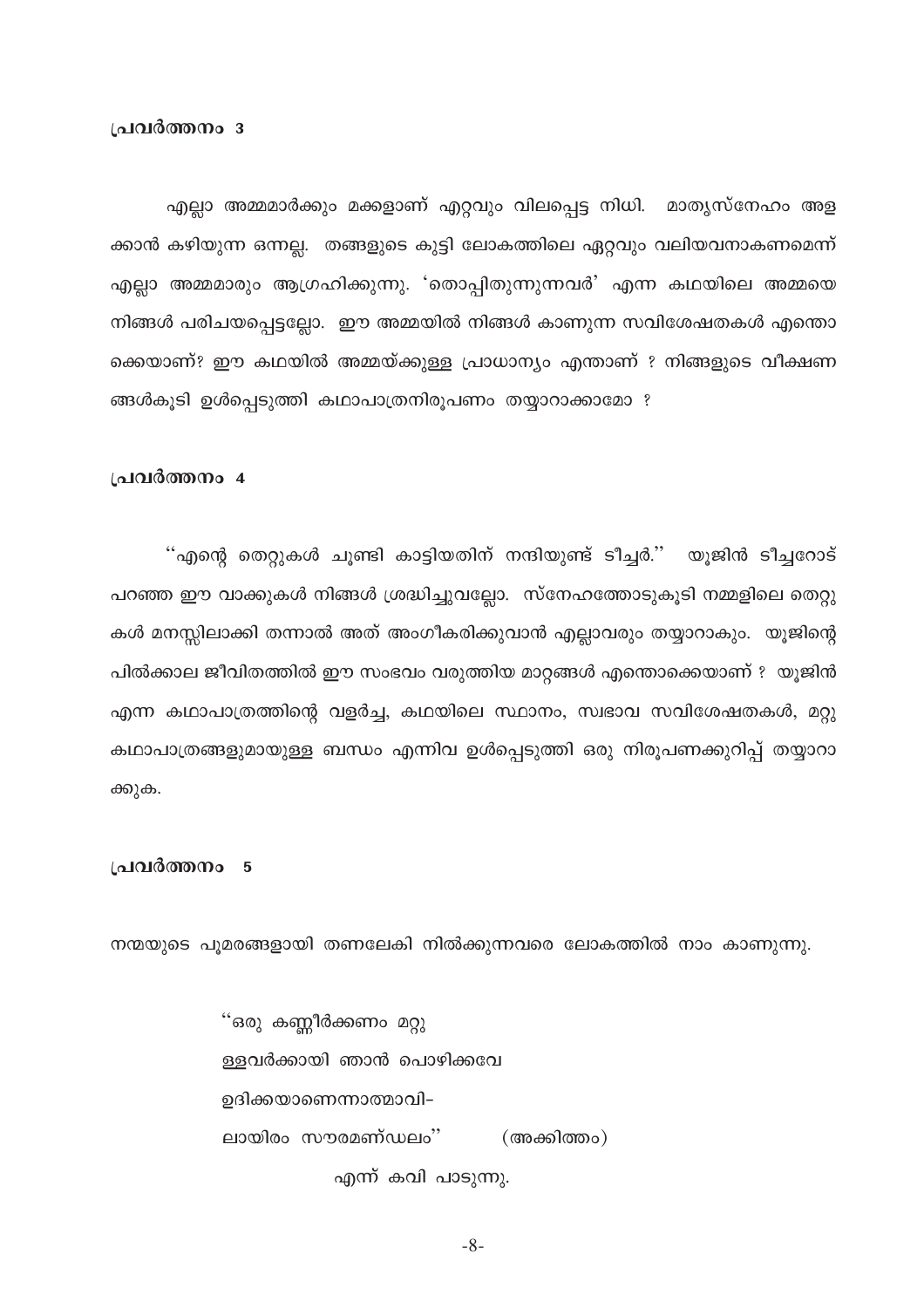താഴെ കൊടുത്തിരിക്കുന്ന കഥവായിക്കു.

## ഇര

മെലിഞ്ഞുണങ്ങി കവിളൊട്ടി പാറിപ്പറക്കുന്ന തലമുടിയുമായി അയാൾ എന്റെ മുന്നി ലിരുന്ന് വ്യഥയുടെ കഥകളോതി.

പറഞ്ഞുകൊണ്ടിരിക്കുന്നതിനിടയിൽ പലപ്പോഴും അയാളുടെ കണ്ണുനിറഞ്ഞു; തൊണ്ടയിടറി.

എല്ലാം ഞാൻ മുളിക്കേട്ടു

ഒടുവിൽ പെയ്തൊഴിഞ്ഞ മനസ്സുമായി ശാന്തനായി അയാൾ മുറിവിട്ടു പുറത്തേയ്ക്ക് പോയപ്പോൾ ഞാൻ ആലോചിച്ചു.

ഒരു ചായയ്ക്കു പോലും ഞാൻ അയാളെ ക്ഷണിച്ചില്ലല്ലോ. പൊടുന്നനെ, ഫോണിന്റെ മണിയൊച്ച . ഞാൻ പറഞ്ഞു. ''കഥറെഡി. നാളെ രാവിലെ ചെക്കുമായി ആളെ അയയ്ക്കുക.''

 $($ പി.കെ. പാറക്കടവ്)

ഇതിലെ കഥാകാരൻ മറ്റുള്ളവർക്കായി കണ്ണീർപൊഴിക്കാറുണ്ടോ ? അതോ ആ വേദനകൾ സ്വന്തം നേട്ടത്തിനായി ഉപയോഗിക്കുകയാണോ? ഇത്തരം മനുഷ്യരാണോ ഇന്നു നമുക്കു ചുറ്റും ?

കഥാനായകന്റെ സ്വഭാവം, പ്രവൃത്തി, ജീവിതവീക്ഷണം, നിങ്ങളുടെ കാഴ്ചപ്പാടുകൾ എന്നിവ ചേർത്ത് കഥാപാത്രനിരൂപണം തയ്യാറാക്കുക.

 $-9-$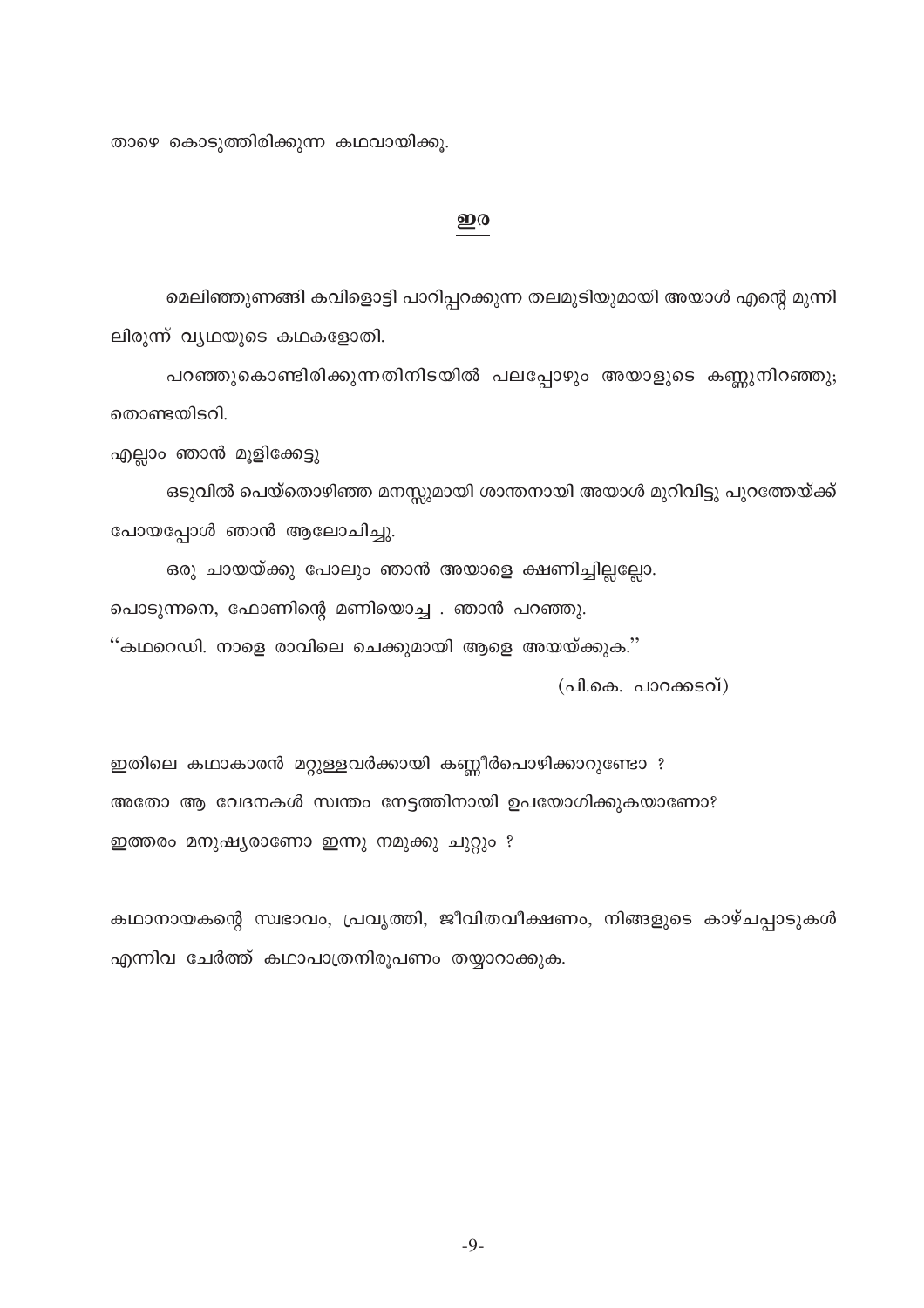## മേഖല : 3 - താരതമൃക്കുറിപ്പ്

പ്രവർത്തനം 1

#### അമ്മ

മഞ്ഞക്കുറി മുണ്ട് ചുറ്റി, നറുചന്ദനം നെറ്റിയിൽ ചാർത്തി രാമായണത്തിൽ ഉറ്റുനോക്കുന്ന തുളസിക്കതിരാണെന്നമ്മ മാനത്തെ വെണ്ണക്കുടം നോക്കി കവിതകൾ ചൊല്ലുന്നമ്മ; വാത്സല്യച്ചെപ്പ് തുറന്ന് കഥകൾ പറയുമെന്നമ്മ മാനത്തെ പുനിലാവമ്മ താഴത്തെ മന്ദാരമമ്മ മുട്ടോളമെത്തുന്ന കാർകൂന്തലിൽ മുല്ലപ്പൂ ഊയലാടുന്നു സുന്ദരമേനിയിൽ നിന്നുമാകെ പാലപ്പൂവിൻ മണമൂറുന്നു പരൽമീൻ പോലുള്ള കണ്ണിൽ കാളിന്ദിപ്പുഴയൊഴുകുന്നു അമ്മതൻ തലോടലിൻ മുന്നിൽ കുഞ്ഞികുളിർകാറ്റ് തോൽക്കും.

(പുതുമഴ) (ശ്രീലക്ഷ്മി പി.എസ്.)

അമ്മയെക്കുറിച്ചുള്ള കവിത വായിച്ചുവല്ലോ?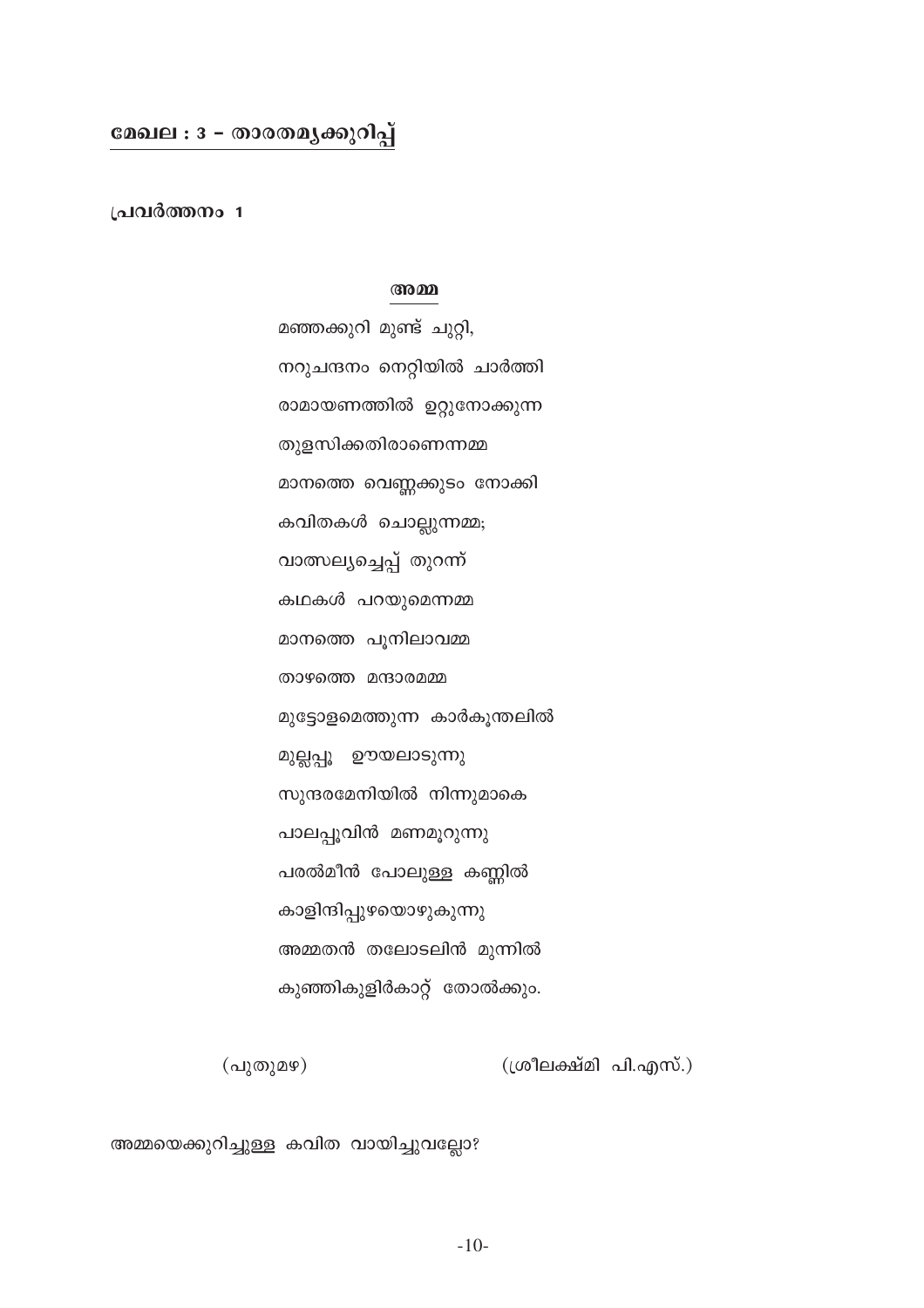താഴെകൊടുത്തിരിക്കുന്ന പത്രവാർത്തകൂടി ശ്രദ്ധിക്കൂ.

കുട്ടിക്ക് ക്രൂര പീഡനം; മാതാവ് അറസ്റ്റിൽ നട്ടൂർ: സ്വന്തം കുട്ടിയെ മർദ്ദിച്ചവശയാക്കിയ കേസിൽ അമ്മയെ പോലീസ് അറസ്റ്റുടെയ്തു. കുട്ടി കാശ് മോഷ്ടിച്ചു എന്ന സംശയത്തിന്റെ പേരിലാ യിരുന്നു ഈ ക്രൂരത. അവശനായ കുട്ടിയെ ജനറൽ ആശുപത്രിയിൽ പ്രവേശിപ്പിച്ചിരിക്കുകയാണ്...........................

കവിതയും പത്രവാർത്തയും താരതമൃം ചെയ്ത് കുറിപ്പ് തയ്യാറാക്കുക.

## പ്രവർത്തനം 2

നാറാണത്തു ഭ്രാന്തൻ എന്നും രാവിലെ ഒരു വലിയ കല്ലുരുട്ടി മലയുടെ മുകളിലെത്തി ക്കും. പിന്നെ അത് താഴേയ്ക്കുരുട്ടി വിട്ട്, എന്തോ കണ്ടെത്തിയപോലെ കൈകൊട്ടി ഉറ ക്കെച്ചിരിക്കും.

വ്യത്യസ്തമായി ചിന്തിക്കുന്നവരെ, പൊട്ടൻ, പിരാന്തൻ എന്നൊക്കെ വിളിച്ച് സമൂഹം പരിഹാസിക്കാറുണ്ട്. അവരുടെ പ്രവൃത്തിയുടെ പൊരുൾ മനസ്സിലാക്കുമ്പോൾ ഏറെ വൈകിപ്പോകാറുമുണ്ട്. ആകാശത്തിൽ ഒരു വിടവ്' എന്ന കഥയിലെ കോപ്പനാശാരിയും ഇങ്ങനെ അവഗണിക്കപ്പെടുന്നുണ്ട്. കോപ്പനാശാരിയുടെയും നാറാണത്തു ഭ്രാന്തന്റെയും നിലപാടുകൾ താരതമ്യം ചെയ്ത് കുറിപ്പെഴുതുക. അവരുടെ പ്രവൃത്തി നമുക്ക് നൽകുന്ന സന്ദേശം കൂടി പരിഗണിക്കുമല്ലോ?

 $-11-$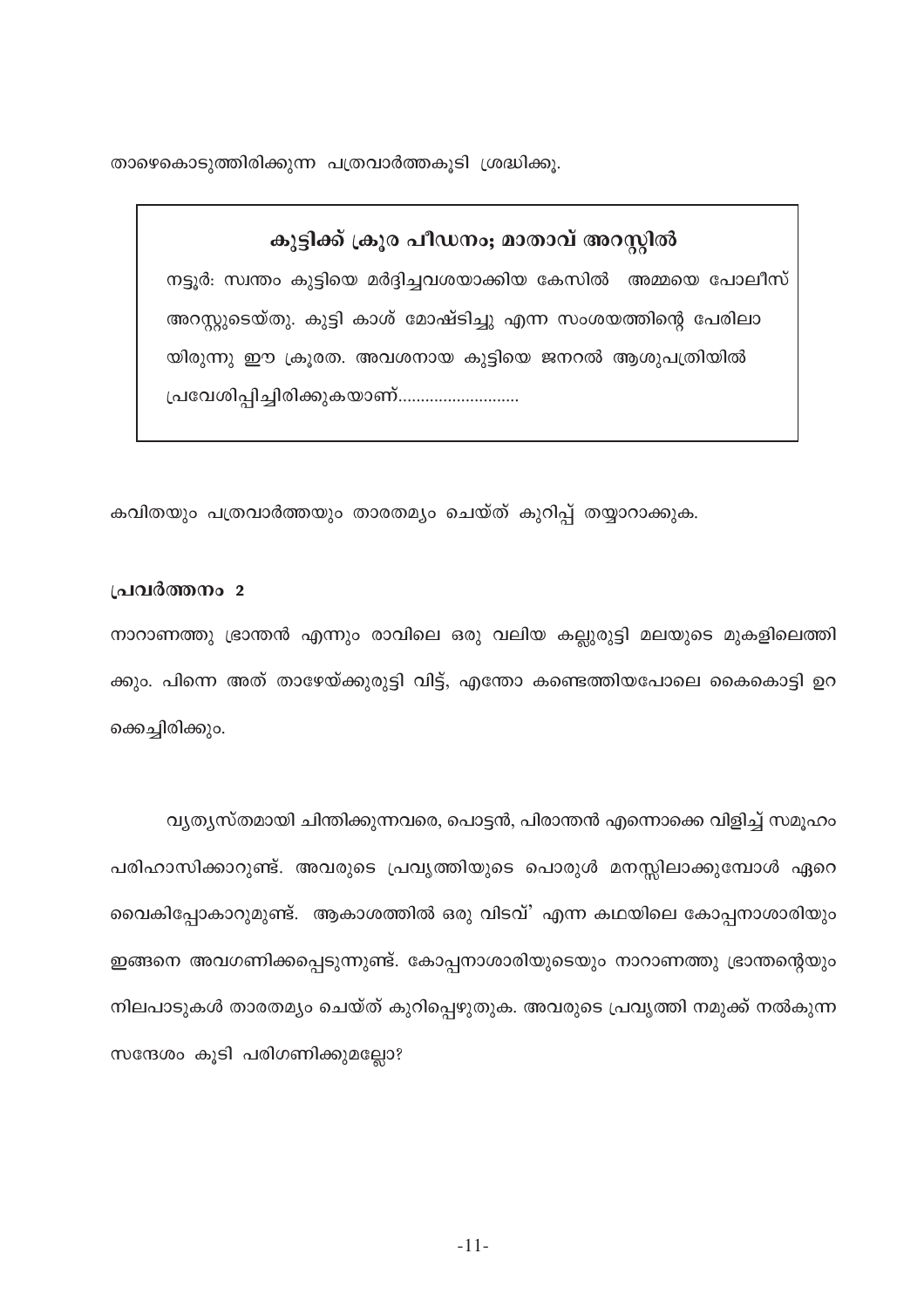## പ്രവർത്തനം 3

പൊന്നിൻ ചിങ്ങമെത്തി കൊയ്ത്തിനായി ഒരുങ്ങിക്കഴിഞ്ഞ പാടങ്ങൾ ചെടികൾ പൂത്തുലഞ്ഞ് നിൽക്കുന്നു തുമ്പയും തുളസിയും മുക്കുറ്റിയും മന്ദാരവും.... എങ്ങും സുഗന്ധം പരത്തുന്നു പുക്കൾ ശേഖരിക്കുന്ന കുട്ടികൾ വട്ടമിട്ടു പറക്കുന്ന തുമ്പികൾ എല്ലാം........ എത്ര മനോഹരമായിരുന്നു അ ഓണക്കാലം !

'ഉപവസന്ത'ത്തിലെ ഓണക്കാല ഒരുക്കങ്ങൾ ക്ലാസ്സിൽ ചർച്ച ചെയ്തപ്പോൾ ശേഖരൻ മാഷിന്റെ കുട്ടിക്കാലത്തെ ഓണസ്മരണകൾ ഉണർന്നു. അത് അദ്ദേഹം കുട്ടികളുമായി പങ്കുവച്ചു. ഇന്ന് ഇത്തരം കാഴ്ചകൾ ഇല്ലാതാകുന്നുവോ? മാഷിന്റെ ഓണസ്മരണകളെ ഇന്നത്തെ കാഴ്ചകളുമായി താരതമ്യം ചെയ്തു കുറിപ്പു തയ്യാറാക്കുക.

പ്രവർത്തനം 4

തലമുറകൾക്ക് തണലേകിയ ആൽമരത്തെ റോഡ് വികസനത്തിന്റെ മറവിൽ വെട്ടിവിറ്റ നഗരസഭാ ധികൃതർ മാപ്പു പറയുക.

പ്രകൃതിയെ സംരക്ഷിക്കേണ്ടവർ വൃക്ഷങ്ങൾ നശിപ്പിക്കു ന്നത് പരിഷ്കൃത സമുഹത്തിന് അപമാനം.

നഗരത്തിലെ ചുവരുകളിൽ പ്രത്യക്ഷപ്പെട്ട പ്രതിഷേധ ശബ്ദങ്ങളാണ് നിങ്ങൾ കണ്ടത്.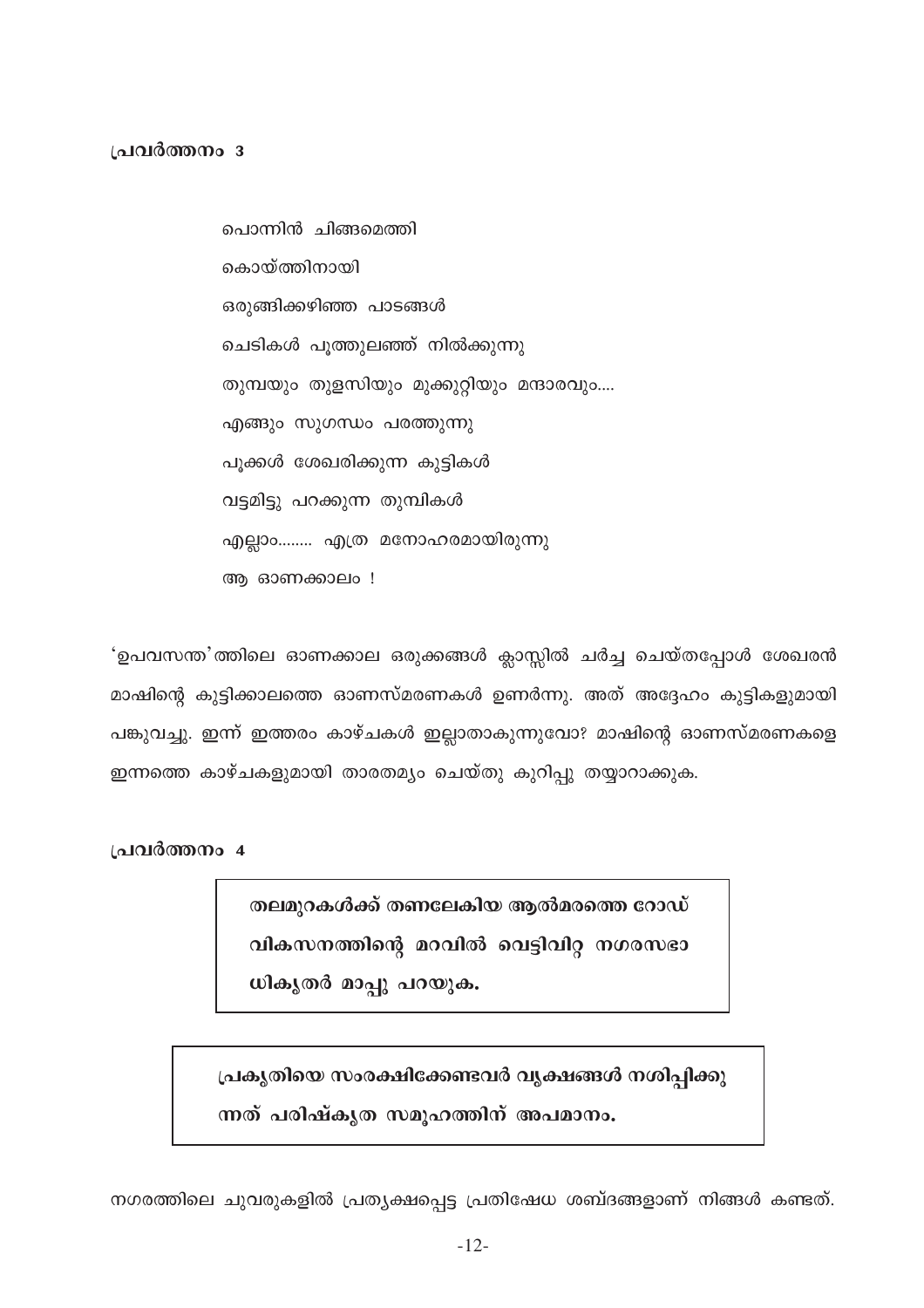# നടുറോഡിൽ ആൽമുത്തച്ഛൻ

കൂർഗ്: നാട്ടുവഴി നാഷണൽ ഹൈവേ ആയപ്പോഴും ആൽമരത്തെ സംരക്ഷിച്ച അധികൃതരുടെ നടപടിക്ക് അഭിനന്ദന പ്രവാഹം. മരത്തിനു ചുറ്റും മതിൽകെട്ടി വഴി അതിന്റെ ഇരുവശത്തുംകൂടി പണിതാണ് ശ്രദ്ധേയമായ ഈ തീരുമാനം നടപ്പിലാക്കിയത്.

രണ്ടു സംഭവങ്ങളും ശ്രദ്ധിച്ചല്ലോ? ഈ പ്രവൃത്തികൾ താരതമ്യം ചെയ്ത് കുറിപ്പ് തയ്യാ റാക്കുക.

## പ്രവർത്തനം 5

## കൊച്ചുകിളി

ചൊല്ലുകെന്തു ചെറുപക്ഷി നീ കളി– ച്ചുല്ലസിപ്പതിതു പോലെയെപ്പോഴും അല്ലൽ നീയറികയില്ലയോ? നിന-ക്കില്ലയോ പറകെഴുത്തുപള്ളിയും? കൊച്ചുശാഖകളിലാഞ്ഞിരിപ്പതും പിച്ചിയന്നപടി പാടിടുന്നതും ഇച്ഛപോലുയരെ നീ പറപ്പതും മെച്ചമിന്നിവയെനിക്കു കൂടുമോ? കാലുയർത്തിയയി, കാറ്റിലാടുമൂ-ഞ്ഞാലിൽ മേവി രസമേലുമെത്രഞാൻ! നീലവിൺ വഴി പറന്നെഴും സുഖം ലോലമെയ്യിതിൽ നിനക്കൊതുങ്ങുമോ? ചിത്രമിങ്ങു, പുഴ, കുന്നിവറ്റ തെ– ല്ലത്തലെന്നി കിളി, നീ കടപ്പതും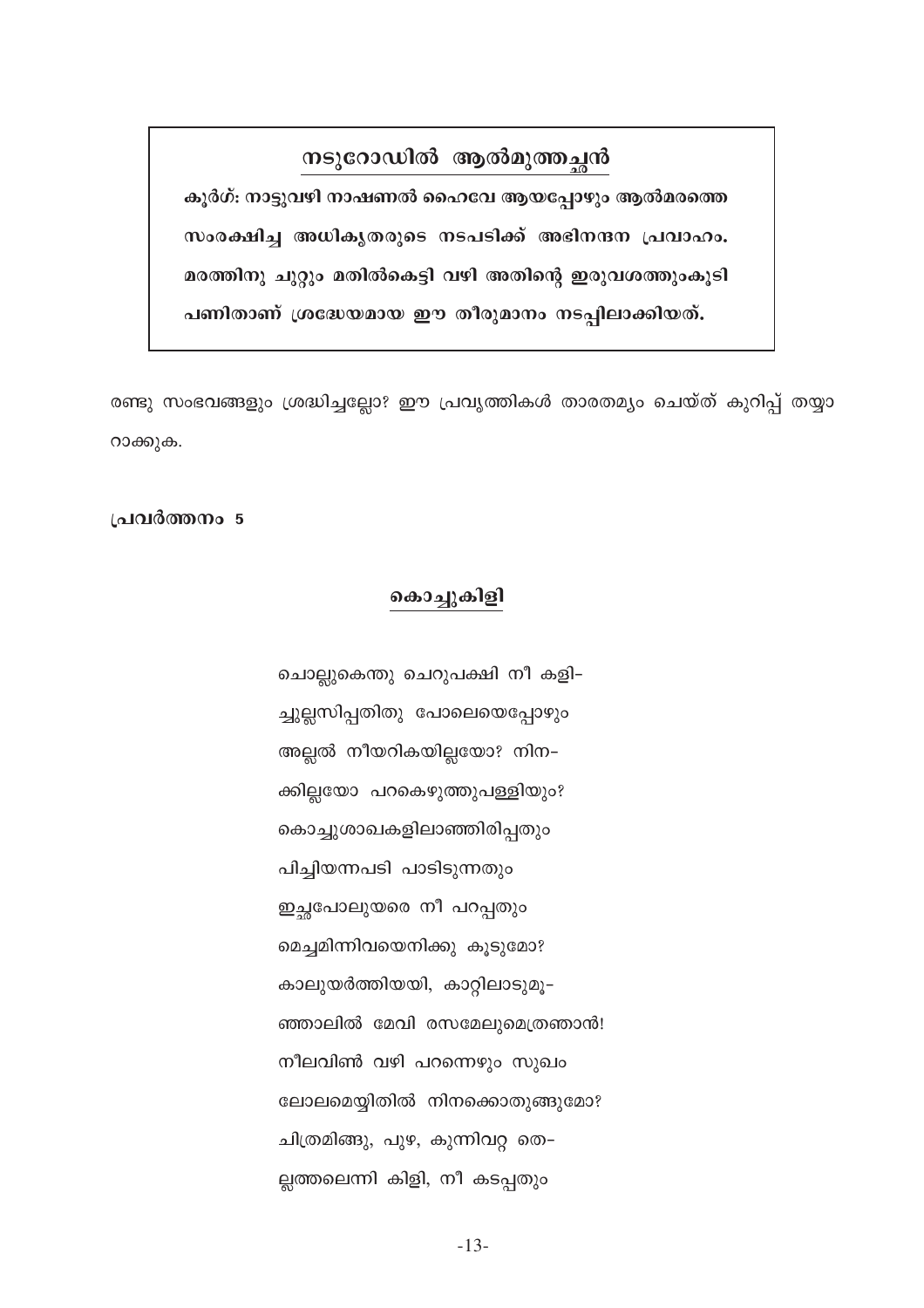എത്തി വന്മുതലമേലുമാനതൻ മസ്തകത്തിലുമിരുന്നിടുന്നതും! ചേണിയന്ന, ചിറകാർന്നൊരോമന– പ്രാണി, നിൻ തടവകന്ന ലീലകൾ കാണുകിൽക്കൊതിവരും - പഠിക്കുവാൻ പോണു– കൊച്ചുകിളിയായതില്ല ഞാൻ! (പുഷ്പവാടി) (ആശാൻ)

കവിത വായിച്ചല്ലോ! 'ഒരരിപ്പിറാവ്' എന്ന കവിതയുമായി താരതമ്യം ചെയ്ത് കുറിപ്പ് തയ്യാറാക്കുക.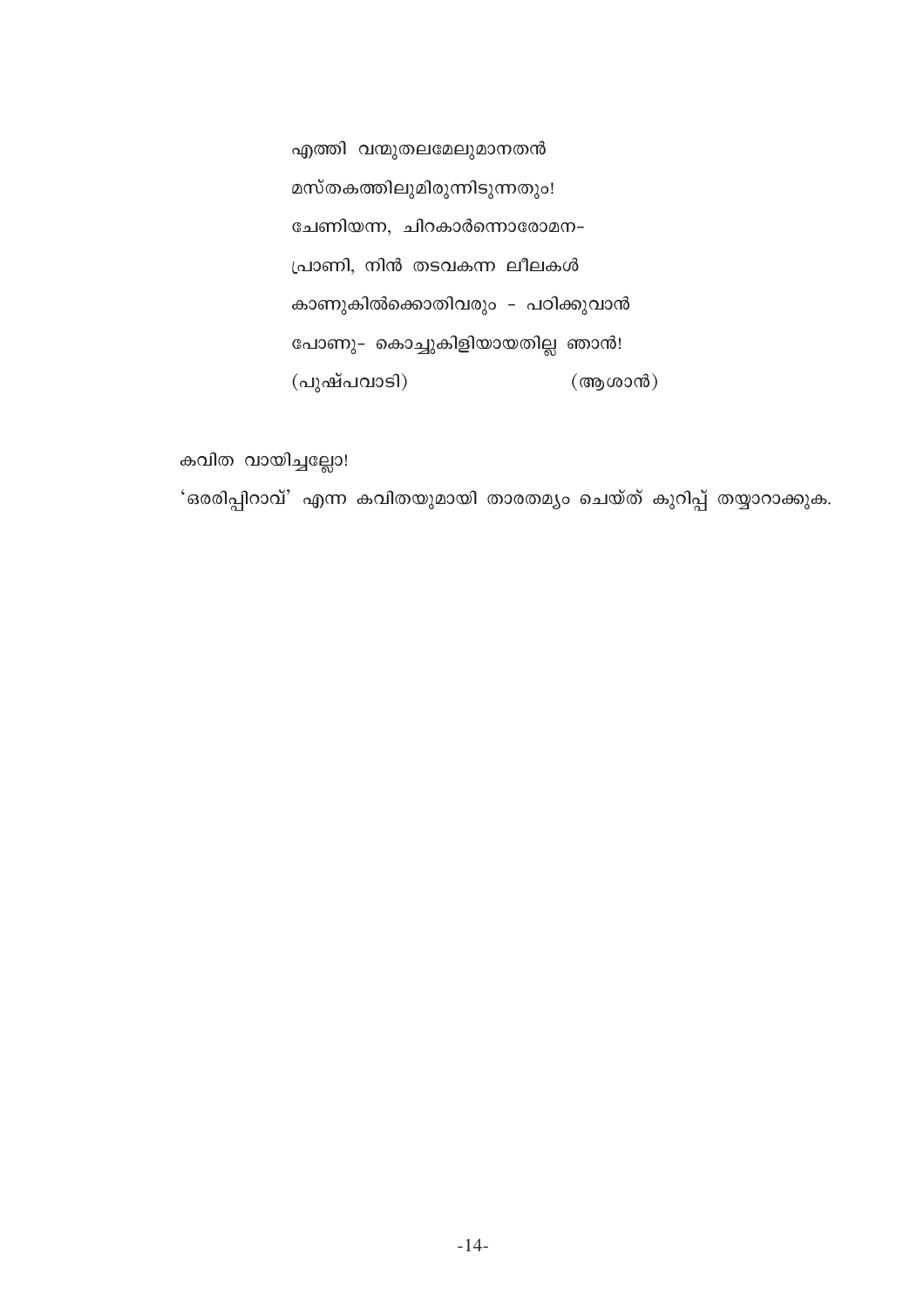## മേഖല: 4 - ഡയറിക്കുറിപ്പ്

## പ്രവർത്തനം 1

ഭംഗിപിടിപ്പിക്കലിനുവേണ്ടി നാം എത്രയോ ഭംഗികൾ നശിപ്പിക്കുന്നു. വീടുപണിയുവാൻ വേണ്ടി തൊടിയിൽ നിന്നിരുന്ന ആഞ്ഞിലി മരം വെട്ടി വീഴ്ത്തിയപ്പോൾ, അതിൽ കൂട്കൂ ട്ടിയികുന്ന കാക്കയ്ക്കും മക്കൾക്കും അവരുടെ വീട് നഷ്ടമായി.

കാക്കയുടെ എത്രനാളത്തെ അദ്ധ്വാനത്തിന്റെ ഫലമായിരുന്ന ആ കൂട്. നിമിഷ നേരം കൊണ്ട് അത് തകർന്നുവീണപ്പോൾ കാക്കയുടെ മനസ്സ് എത്ര വേദനിച്ചുകാണും. കാക്കയ്ക്ക് നമ്മോട് പറയാനുള്ള കാര്യങ്ങൾ ഡയറിയുടെ രൂപത്തിൽ അവതരിപ്പിക്കൂ.

#### പ്രവർത്തനം 2

രാത്രി ഏറെയായി പട്ടാള ക്യാമ്പിലെ ചുവരുകൾക്കുള്ളിൽ യൂജിൻ തനിച്ചാണ്. അയാൾ ഉറങ്ങാൻ കിടന്നു. ഉറക്കം വരുന്നില്ല. ബാല്യകാലസുഹൃത്തുക്കൾ, നന്ദിനി ടീച്ചർ........ എവിടെയായിരിക്കാം അവരൊക്കെ? ഓർമ്മകൾ ബാല്യത്തിലേക്ക് തിരിച്ചു പോയി. പേനയും ഡയറിയുമെടുത്ത് അവൻ എഴുതാൻ തുടങ്ങി.

യുജിൻ എഴുതിയ ഡയറിയിൽ എന്തായിരിക്കും? എഴുതുക?

## പ്രവർത്തനം 3

തലമുറകളെ ഉയരംകൊണ്ട് വിസ്മയിപ്പിച്ച അയിനിമരം താഴെ വീണിരിക്കുന്നു. ഇനി അത് ആർക്കും തണലും ഫലവും ഏകില്ല. ശിഖരങ്ങളെല്ലാം തകർന്ന് വികൃതമായ അയിനിമരത്തെ നോക്കി കോപ്പനാശാരി നെടുവിർപ്പെട്ടു. അയാളുടെ ബാല്യവും കൗമാ രവുമെല്ലാം വളർന്നത് ഈ മരത്തോടൊപ്പമാണ്. കൂട്ടുകാർക്കൊപ്പം മണ്ണപ്പം ചുട്ടതും കളിവീട് വെച്ചതും എല്ലാം ആ മരത്തണലിലാണ്. കോപ്പനാശാരിയുടെ വികാരരവിചാര ങ്ങൾ ഡയറിയായി ചിത്രീകരിക്കു.

 $-15-$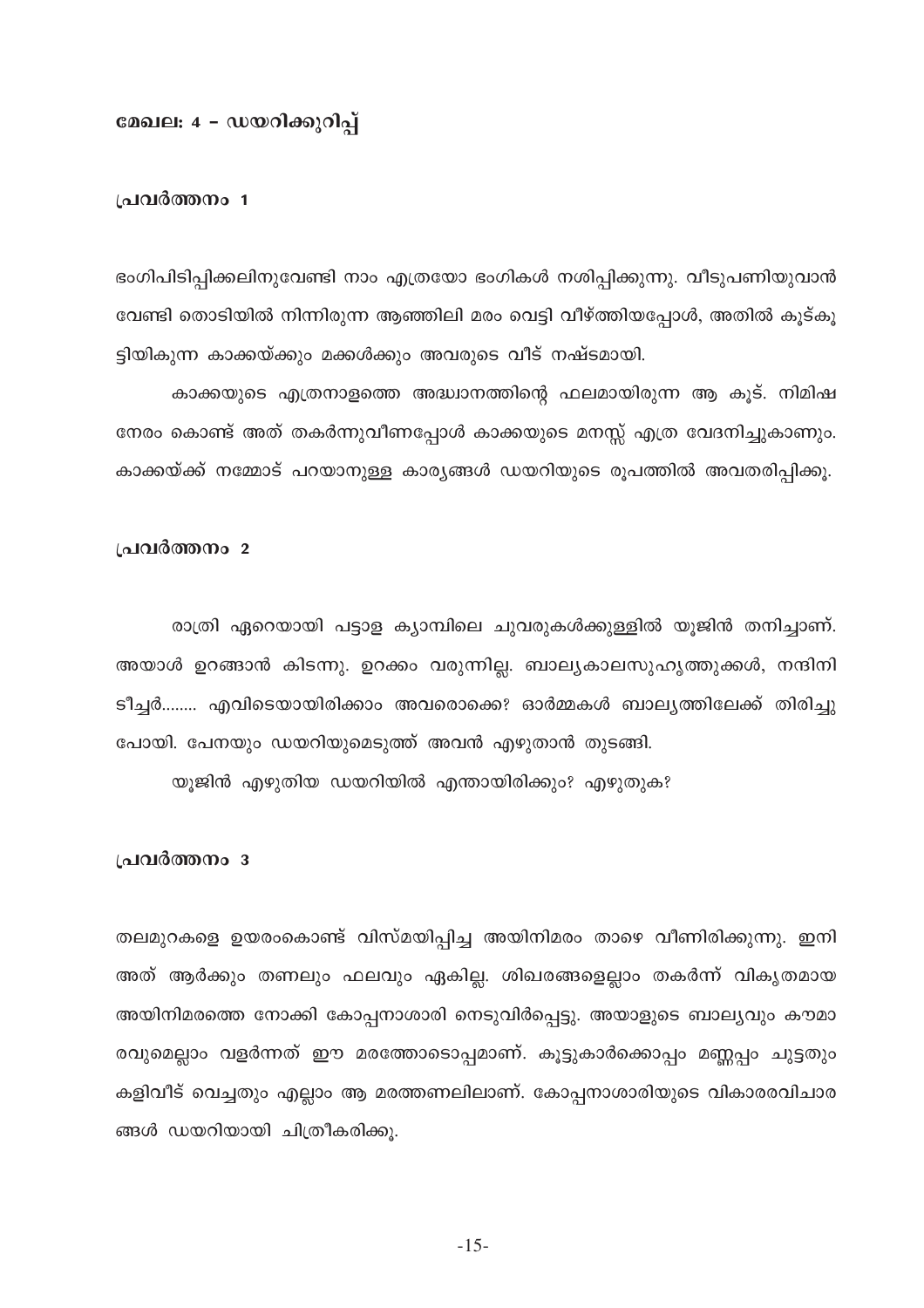#### പ്രവർത്തനം 4

രണ്ടുദിവസം തോരാതെ പെയ്ത മഴയ്ക്ക് അല്പം ശമനമായി. അപ്പു ബാഗും കുട യുമായി സ്കൂളിലേക്ക് നടന്നു. കൂട്ടുകാരെ ഒന്നും കാണുന്നില്ല. വഴിയാത്രക്കാർ സ്കൂൾ അവധിയാണെന്ന് പറഞ്ഞിട്ടും അവൻ സ്കൂളിലേക്ക് തന്നെ നടന്നു. സ്കൂളിലെത്തിയ പ്പോൾ അവിടെ വലിയ തിരക്ക്: ദുരിതാശ്വാസ ക്യാമ്പ് തന്റെ സ്കുളിൽ തുറന്നിരിക്കുക യാണ്. അവൻ എല്ലാം നോക്കി കണ്ടു, വീട് നഷ്ടപ്പെട്ട് വിലപിക്കുന്നവർ, തറയിൽ കിട ന്നുറങ്ങുന്ന കുട്ടികൾ, ആടുകളെയും പശുക്കളെയും തൂണുകളിൽ കെട്ടിയിരിക്കുന്നു. അവന് അധികനേരം അവിടെ നിൽക്കാൻ തോന്നിയില്ല. വീട്ടിലെത്തിയപ്പോൾ അവൻ അസ്വസ്ഥനായിരുന്നു. അവൻ തന്റെ ഡയറി എടുത്ത് എഴുതാൻ തുടങ്ങി. അപ്പുവിന്റെ ഡയറി പൂർത്തിയാക്കു.

## പ്രവർത്തനം 5

അംബാപുരം ഗവ.യുപി.സ്കൂളിൽ പരിസ്ഥിതി വാരാചരണം വിപുലമായ പരിപാ ടികളോടെയാണ് കൊണ്ടാടിയത്. വൃക്ഷത്തൈനടീൽ, ബോധവൽക്കരണ ക്ലാസ്സുകൾ, കുട്ടികൾക്കായുള്ള വിവിധ മത്സരങ്ങൾ, പ്രദർശനം, സെമിനാർ തുടങ്ങിയവയും നടന്നു. വനം മന്ത്രി അടക്കുമുള്ള പ്രമുഖർ സമാപന സമ്മേളനത്തിൽ പങ്കെടുത്തു. മികച്ച പരി സ്ഥിതി പ്രവർത്തകനായി സ്കൂളിൽ നിന്ന് തിരഞ്ഞെടുക്കപ്പെട്ടത് അനന്ദു എന്ന ഏഴാം ക്ലാസ്സ് വിദ്യാർത്ഥിയാണ്. എല്ലാവരും അവനെ അഭിനന്ദിച്ചു. മന്ത്രിയുടെ കൈയ്യിൽ നിന്ന് അവൻ പുരസ്ക്കാരവും ഏറ്റുവാങ്ങി. അന്നേദിവസം അനന്ദു എഴുതിയ ഡയറിക്കുറിപ്പ് തയ്യാറാക്കു.

## പ്രവർത്തനം 6

''നൂറ്റി അറുപതിന് അല്പം കുറവുണ്ട്. അത് ഇത്ര ഉയരത്തിൽ പിടിച്ചിട്ടല്ലേ താഴ്ത്തി പിടിക്ക്.'' ഉടമസ്ഥനും, മരം വാങ്ങാൻ വന്നവരുമായിട്ടുള്ള സംഭാഷണം അയിനി മുത്ത

 $-16-$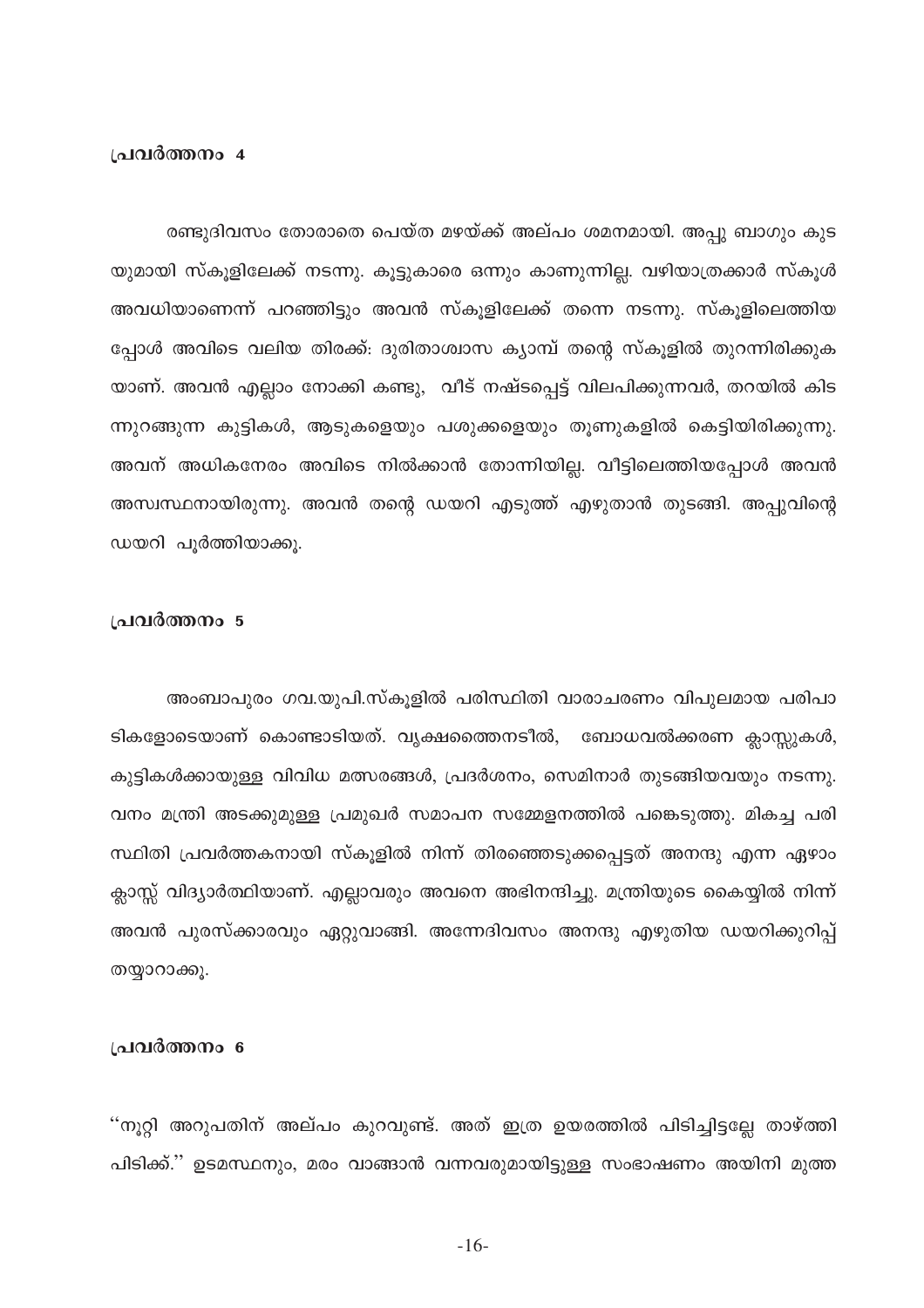ച്ഛൻ ശ്രദ്ധിച്ചു. തലമുറകൾ നീണ്ടുനിന്ന തന്റെജീവിതം അന്ത്യത്തോടടുക്കുകയാണ് എന്ന് മരമുത്തച്ഛന് മനസ്സിലായി ആർക്കും എത്തിപ്പിടിക്കാവാത്ത ഉയരത്തിൽ നിന്നുകൊണ്ട് എത്രയെത്ര കാഴ്ചകൾ..................... മനുഷ്യജീവിതങ്ങൾ................

മരമുത്തച്ഛന്റെ ഓർമ്മകൾ ഒരു ഡയറിക്കുറിപ്പിന്റെ രൂപത്തിൽ എഴുതി സൂക്ഷി ച്ചാലോ?

പ്രവർത്തനം 7

പുഞ്ചനെൽപ്പാടങ്ങൾ പുഞ്ചിരികൊൾകവേ കൊഞ്ചിയും പൂഞ്ചിറകിട്ടടിച്ചും..

പാടിപ്പറന്ന് തീറ്റതേടി നടന്ന കാലത്തെക്കുറിച്ച് അമ്മക്കിളി പറയാറുള്ളത് അരിപ്പിറാവ് ഓർത്തു. അന്ന് പാടങ്ങളിൽ ഇറങ്ങിയാൽ വയറുനിറയെ ധാന്യമണികൾ കൊത്തിത്തി ന്നുവാൻ കിട്ടുമായിരുന്നത്രേ ! അരിപ്പിറാവിന് സങ്കടം തോന്നി. ഇന്ന് എത്ര പറന്നാലും ഒന്നും കിട്ടാനില്ല .... കാണുന്ന കാഴ്ചകൾ.............................

അരിപ്പിറാവ് കണ്ട കാഴ്ചകൾ ഡയറിക്കുറിപ്പായി എഴുതി തയ്യാറാക്കൂ....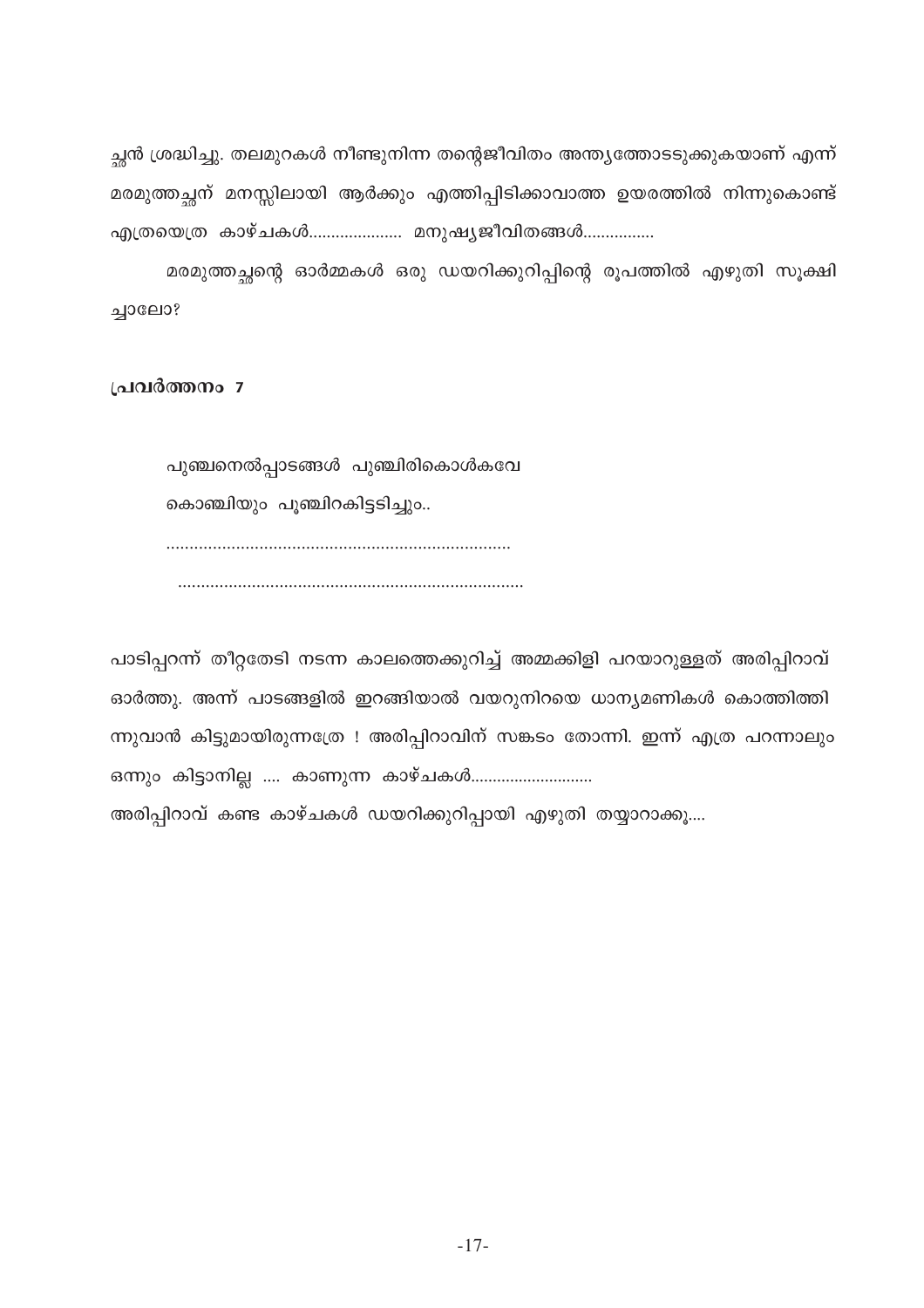# മേഖല: 5 - ജീവചരിത്രക്കുറിപ്പ്

## പ്രവർത്തനം 1

സച്ചിദാനന്ദന്റെ ജീവിതത്തിലെ ചില സൂചനകളാണ് ചുവടെ നൽകിയിരിക്കുന്നത്.



സൂചനകളുടെ അടിസ്ഥാനത്തിൽ ജീവചരിത്രക്കുറിപ്പ് തയ്യാറാക്കുക.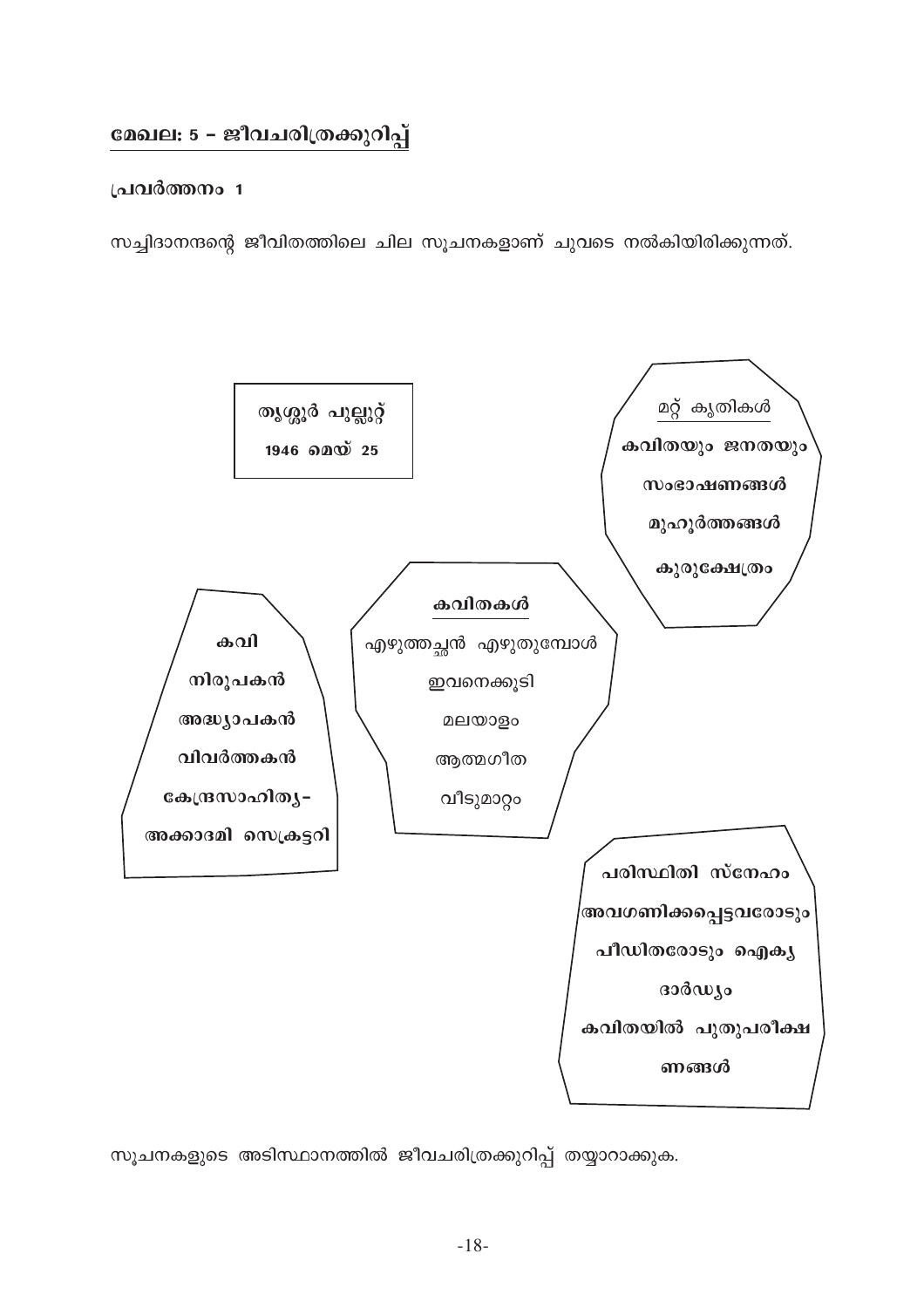മലയാള ഭാഷാ വാരാചരണത്തോടനുബന്ധിച്ച് സ്കൂളിൽ നടത്തിയ വള്ളത്തോൾ അനു സ്മരണ പ്രഭാഷണത്തിൽ നിന്നും തെരഞ്ഞെടുത്ത പ്രസക്തഭാഗങ്ങൾ പദസൂര്യനായി നൽകിയിരിക്കുന്നു.



"ത്യാഗമെന്നതേ നേട്ടം, താഴ്മതാന്നഭ്യുന്നതി"

പദസൂര്യനെ അടിസ്ഥാനമാക്കി ജീവചരിത്രക്കുറിപ്പ് തയ്യാറാക്കുക.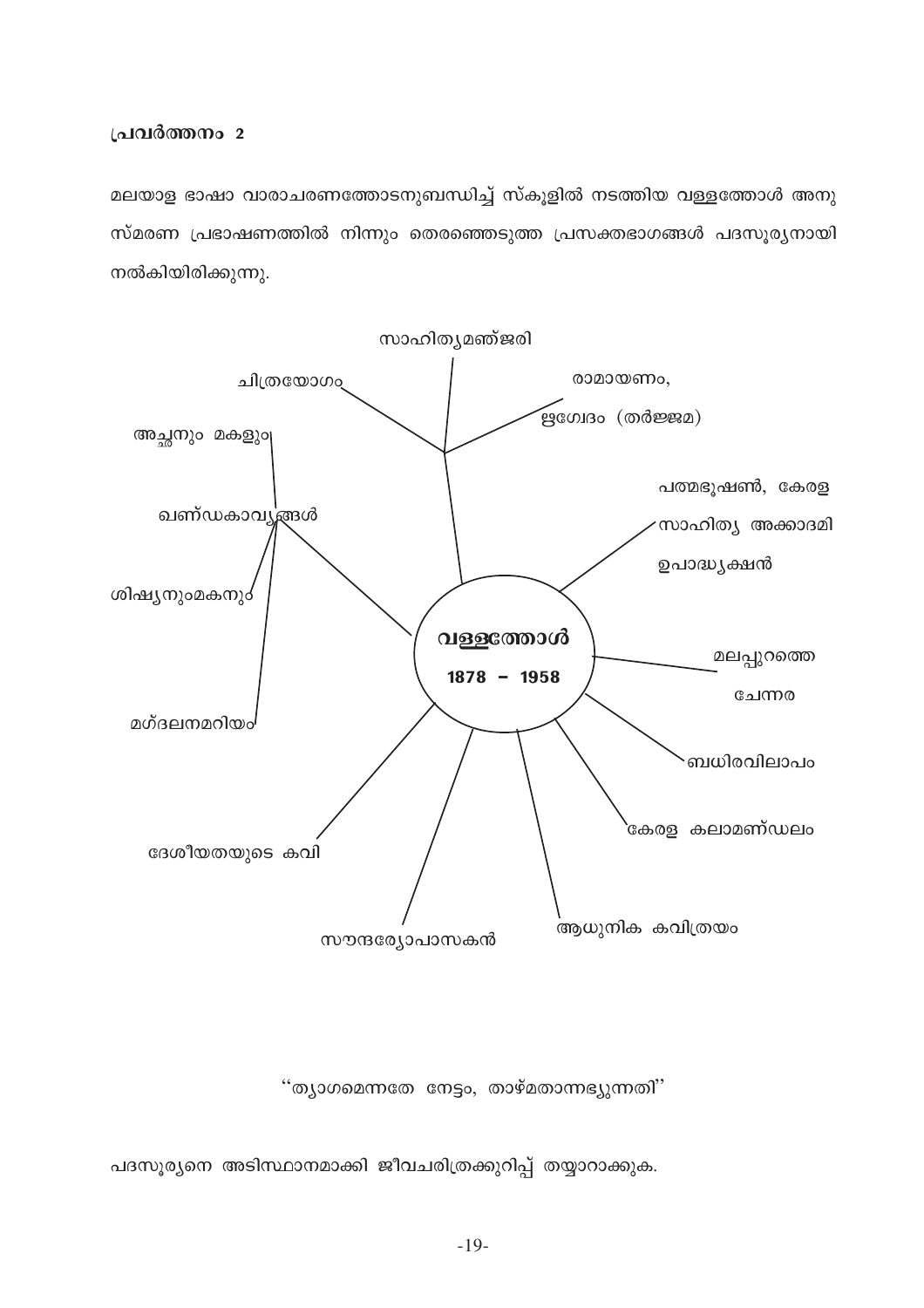കൂവച്ചൽ യു.പി. സ്കൂളിലെ കുട്ടികൾ പഠന പ്രവർത്തനത്തിന്റെ ഭാഗമായി തയ്യാറാ ക്കിയ സി. രാധാകൃഷ്ണന്റെ ജീവിതരേഖയാണ് താഴെ ചേർക്കുന്നത്



സൂചനകൾ പ്രയോജനപ്പെടുത്തി ജീവചരിത്രക്കുറിപ്പ് തയ്യാറാക്കുക.

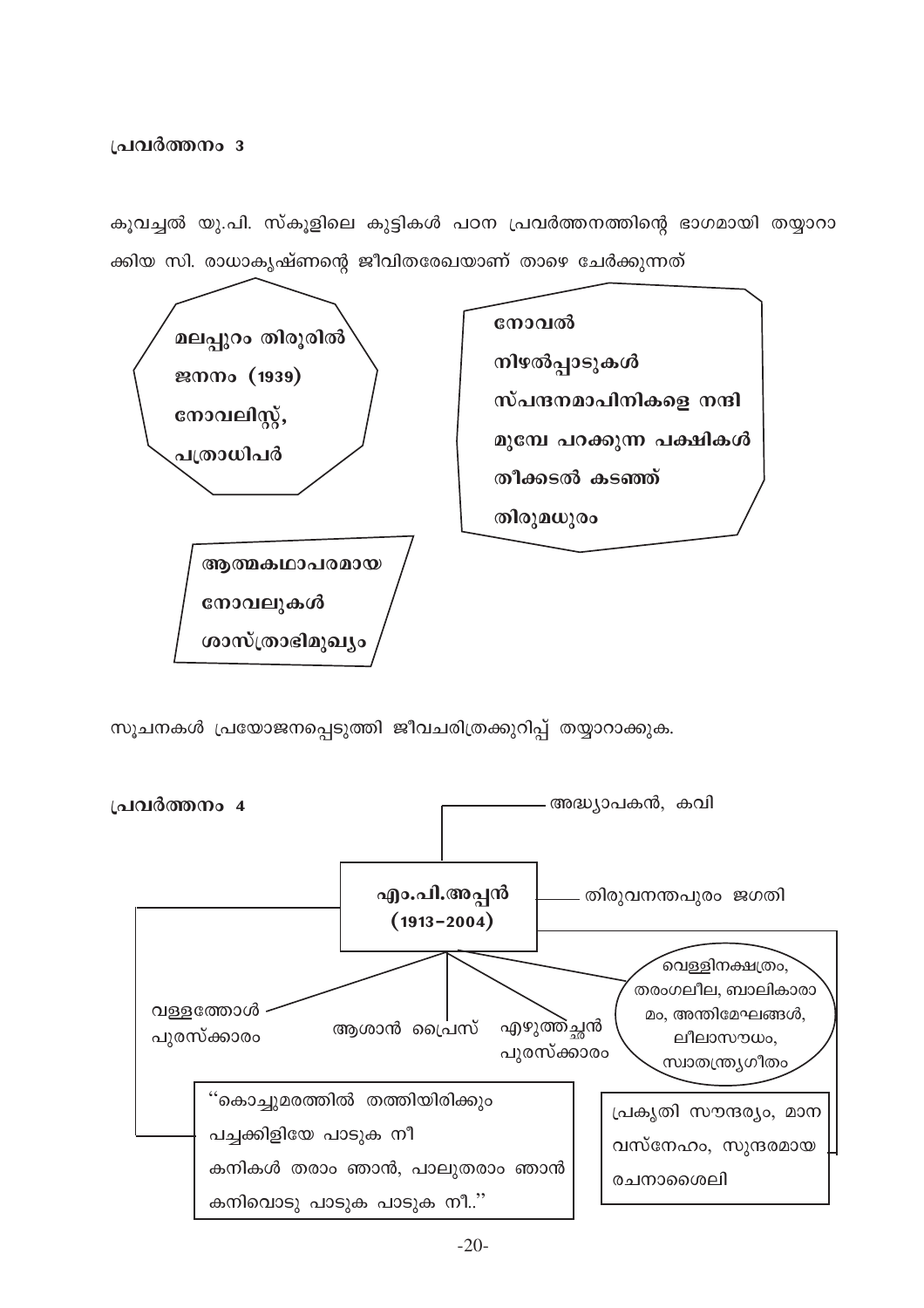സൂചനകൾ പ്രയോജനപ്പെടുത്തി എം.പി അപ്പനെക്കുറിച്ച് ഒരു ലഘു ജീവ ചരിത്രക്കു റിപ്പ് തയ്യാറാക്കുക.

## പ്രവർത്തനം 5

മഹാന്മാരായ ഭാരതപുത്രന്മാരെക്കുറിച്ച് ലഘുജീവചരിത്രക്കുറിപ്പ് പുസ്തകരൂപ ത്തിൽ പ്രസിദ്ധീകരിക്കാൻ ചെല്ലാട് ഗവ. യു.പി സ്കൂൾ തീരുമാനിച്ചു. ഇതിനായി സൂച നകൾ പ്രയോജനപ്പെടുത്തി ഡോ.എസ്. രാധാകൃഷ്ണന്റെ ജീവചരിത്രക്കുറിപ്പ് തയ്യാറാ ക്കുക.



ശാസ്ത്രം, പൗരസ്തൃ മതവും പാശ്ചാതൃ ചിന്തയും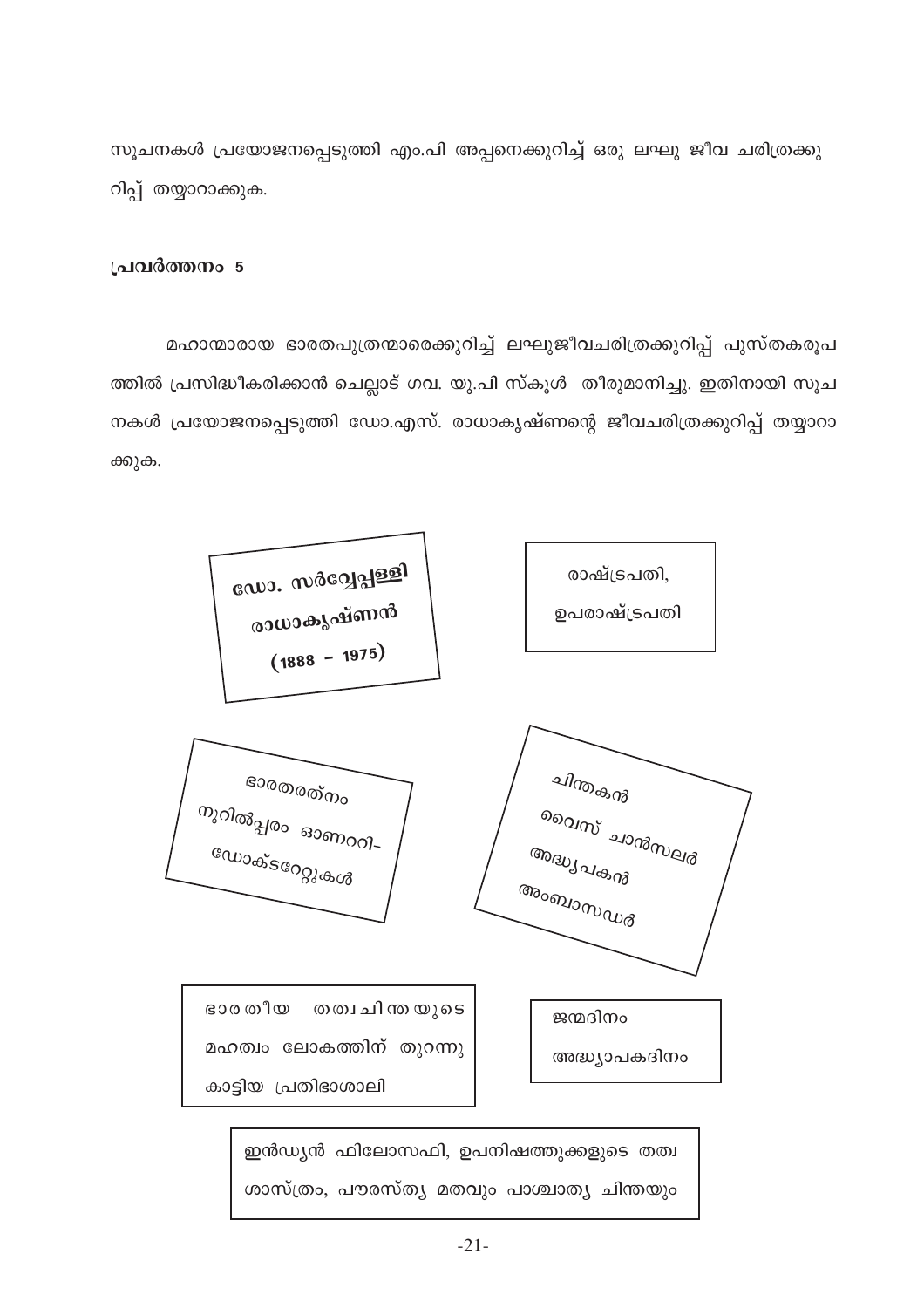# സർവ്വ ശിക്ഷാ അഭിയാൻ കേരളം

നിരന്തര മൂല്യനിർണയം – യൂണിറ്റ് ടെസ്റ്റ്

ഗ്രേഡിംഗ് സൂചകങ്ങൾ

ക്ലാസ്സ്:  $VI$ 

വിഷയം: മലയാളം

കേരളപാഠാവലി

## 1. ആസ്ഥദനക്കുറിപ്പ്

- O ആശയങ്ങളുടെ തുടക്കം മുതൽ ഒടുക്കംവരെയുള്ള ക്രമമായ വളർച്ച
- O ആസ്ഥാദന തലം കണ്ടെത്തിയിട്ടുണ്ട് (പ്രയോഗഭംഗി, ഔചിത്യം, പ്രാസഭംഗി, ധ്വനി, വർണ്ണന)
- O സ്വന്തം നിരീക്ഷണം, നിരീക്ഷണത്തിന്റെ സമൂഹ്യ പ്രസക്തി
- O കൃതി കർത്താവ്, വിഭാഗം തുടങ്ങിയ പ്രസക്തമായ വിവരങ്ങൾ ഉൾപ്പെടുത്തിയിട്ടുണ്ട്.

## 2. കഥാപാത്രനിരുപണം

- O പ്രശ്നം / ആശയവുമായി ബന്ധപ്പെട്ട് കഥാപാത്രത്തെ വിശകലനം ചെയ്ത് കണ്ടെത്ത ലുകൾ നടത്തിയിട്ടുണ്ട്.
- O സ്വന്തം കണ്ടെത്തലുകളും അഭിപ്രായങ്ങളും ശക്തമായി അവതരിപ്പിക്കാൻ പറ്റിയ ഭാഷ പ്രയോഗിച്ചിട്ടുണ്ട്. (ഘടന, സവിശേഷപ്രയോഗങ്ങൾ, ശൈലി)
- O കഥാപാത്രത്തിന്റെ ശക്തി ദൗർബല്യങ്ങൾ, ജീവത വീക്ഷണം, സ്വഭാവം, പെരുമാറ്റം തുടങ്ങിയവ വിശകലനം ചെയ്തിട്ടുണ്ട്.
- O കഥാപാത്രത്തിന്റെ സമകാലിക സാമൂഹിക പ്രസക്തി കണ്ടെത്തി യുക്തിപൂർവ്വം അവ തരിപ്പിച്ചിട്ടുണ്ട്.

## 3. താരതമൃക്കുറിപ്പ്

- O വിഷയവുമായി ബന്ധപ്പെട്ട ആശയങ്ങളുടെ സമഗ്രത
- O താരതമൃം ചെയ്തു സ്വന്തം കാഴ്ചപ്പാട് അവതരിപ്പിച്ചിട്ടുണ്ട്
- O ആശയങ്ങൾ പൂർവ്വാപരബന്ധത്തോടെ അവതരിപ്പിച്ചിട്ടുണ്ട്.

## 4. ഡയറിക്കുറിപ്പ്

- O ആത്മനിഷ്ഠമായ രചനാരീതി (വക്താവിന്റെ ഹൃദയവികാരം പ്രകടിപ്പിക്കുന്ന രീതി)
- o സംക്ഷിപ്തത
- O അനുഭവങ്ങളുടെ ആവിഷ്ക്കാരം (സ്വാനുഭവ പ്രതീതി)